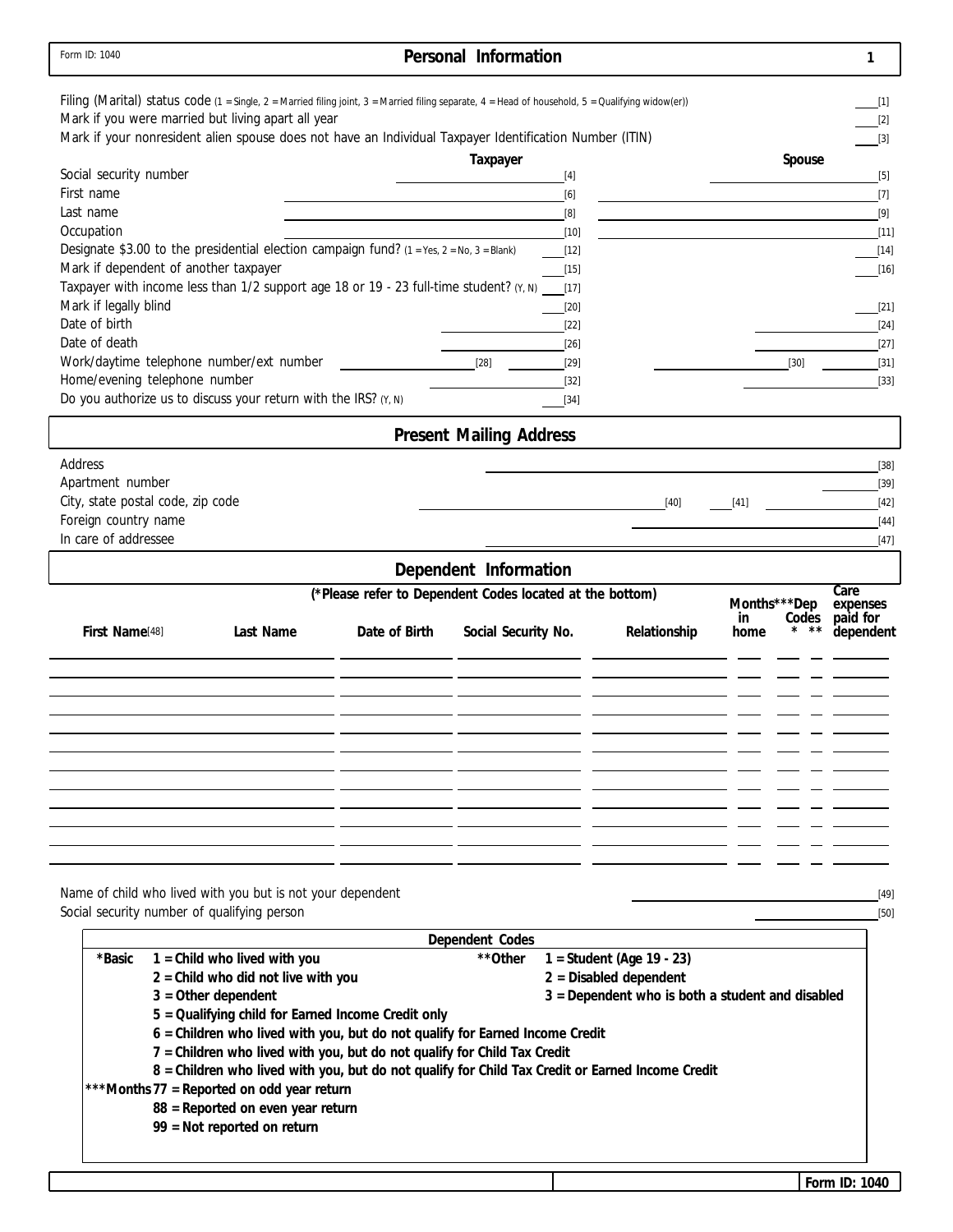### **Client Contact Information**

### **Preparer - Enter on Screen Contact**

| Tax matters person (Indicate which spouse handles tax return related questions) (Blank = Both, T = Taxpayer, S = Spouse)<br>Taxpayer email address |          | [8]<br>[9] |
|----------------------------------------------------------------------------------------------------------------------------------------------------|----------|------------|
| Spouse email address                                                                                                                               |          | $[10]$     |
|                                                                                                                                                    | Taxpayer | Spouse     |
| Fax telephone number                                                                                                                               | $[11]$   | $[19]$     |
| Mobile telephone number                                                                                                                            | $[12]$   | $[20]$     |
| Mobile telephone #2 number                                                                                                                         | $[13]$   | $[21]$     |
| Pager number                                                                                                                                       | $[14]$   | $[22]$     |
| Other:                                                                                                                                             | $[15]$   | $[23]$     |
| Telephone number                                                                                                                                   | $[16]$   | $[24]$     |
| Extension                                                                                                                                          | [17]     | $[25]$     |
| Preferred method of contact:                                                                                                                       |          |            |
| Email, Work phone, Home phone, Fax, Mobile phone, Mobile phone #2                                                                                  | $[18]$   | $[26]$     |

#### **NOTES/QUESTIONS:**

**2**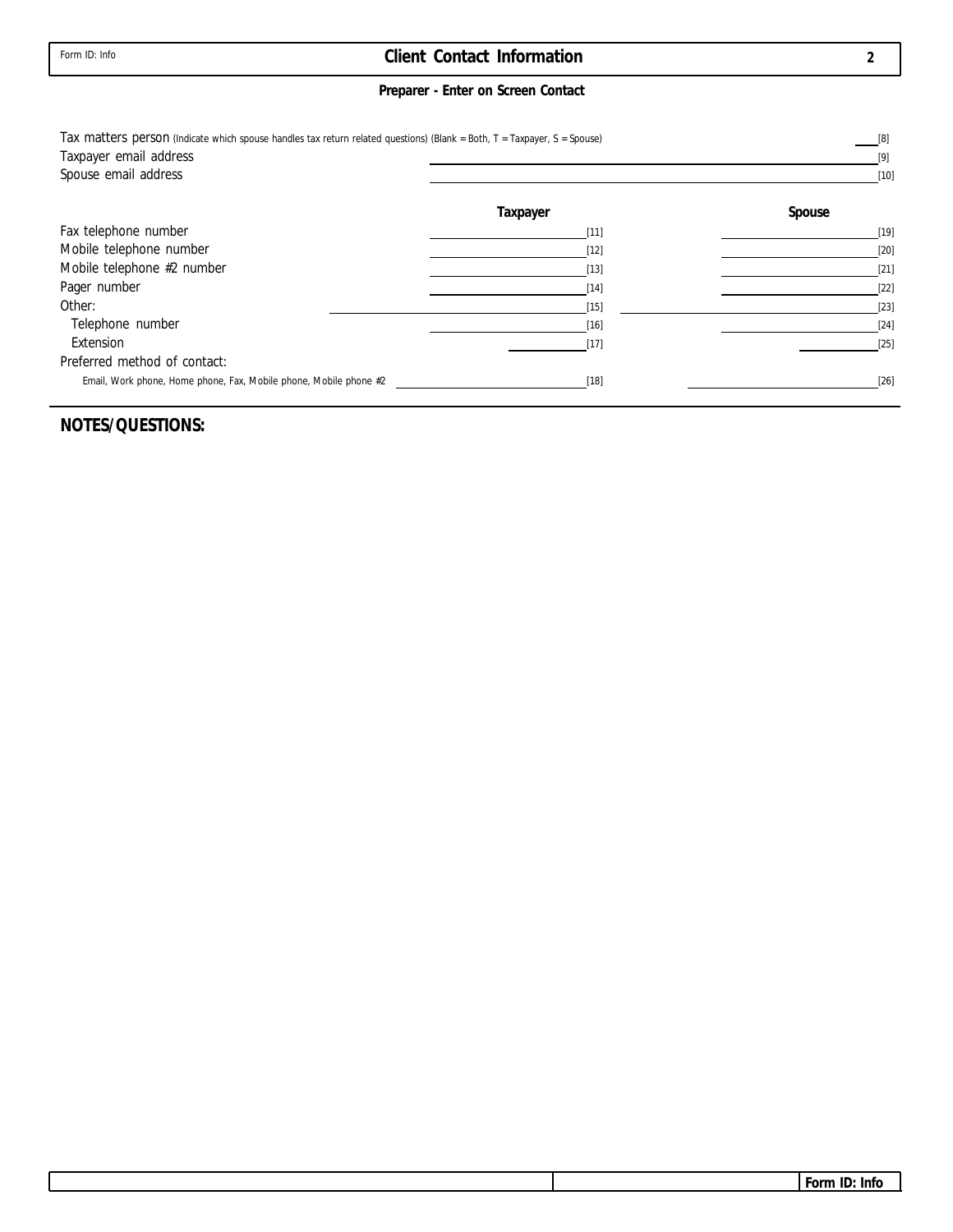| Form ID: ELF                                                                                                                                                                                                                                                                                                                                                             | Electronic Filing                                                                                                                                                                                                                                                                             |                      |
|--------------------------------------------------------------------------------------------------------------------------------------------------------------------------------------------------------------------------------------------------------------------------------------------------------------------------------------------------------------------------|-----------------------------------------------------------------------------------------------------------------------------------------------------------------------------------------------------------------------------------------------------------------------------------------------|----------------------|
| Taxpayers may choose to file a paper return instead of filing electronically.                                                                                                                                                                                                                                                                                            | IRS regulations require paid tax preparers who expect to prepare a certain amount of federal individual tax returns to file them electronically.<br>To comply with this requirement your return will be electronically filed this year if it qualifies for electronic filing under IRS rules. |                      |
| Mark if you want to file a paper return even if you qualify for electronic filing<br>If 1 or 2, please provide email address on Organizer Form ID: Info<br>Mark if you are filing a balance due return electronically and you want to pay the amount due by debiting your<br>financial institution account                                                               | Receive email notification(s) when your electronic file is accepted by the taxing agency (Blank = None, 1 = Return, 2 = Return & Extension)                                                                                                                                                   | $\lfloor 11 \rfloor$ |
| The IRS requires a Personal Identification Number (PIN) be used in signing returns that are electronically filed.<br>Each taxpayer and spouse, if applicable, must provide a 5 digit self-selected PIN of your choice other than all zeroes.<br>Taxpayer self-selected Personal Identification Number (PIN)<br>Spouse self-selected Personal Identification Number (PIN) |                                                                                                                                                                                                                                                                                               |                      |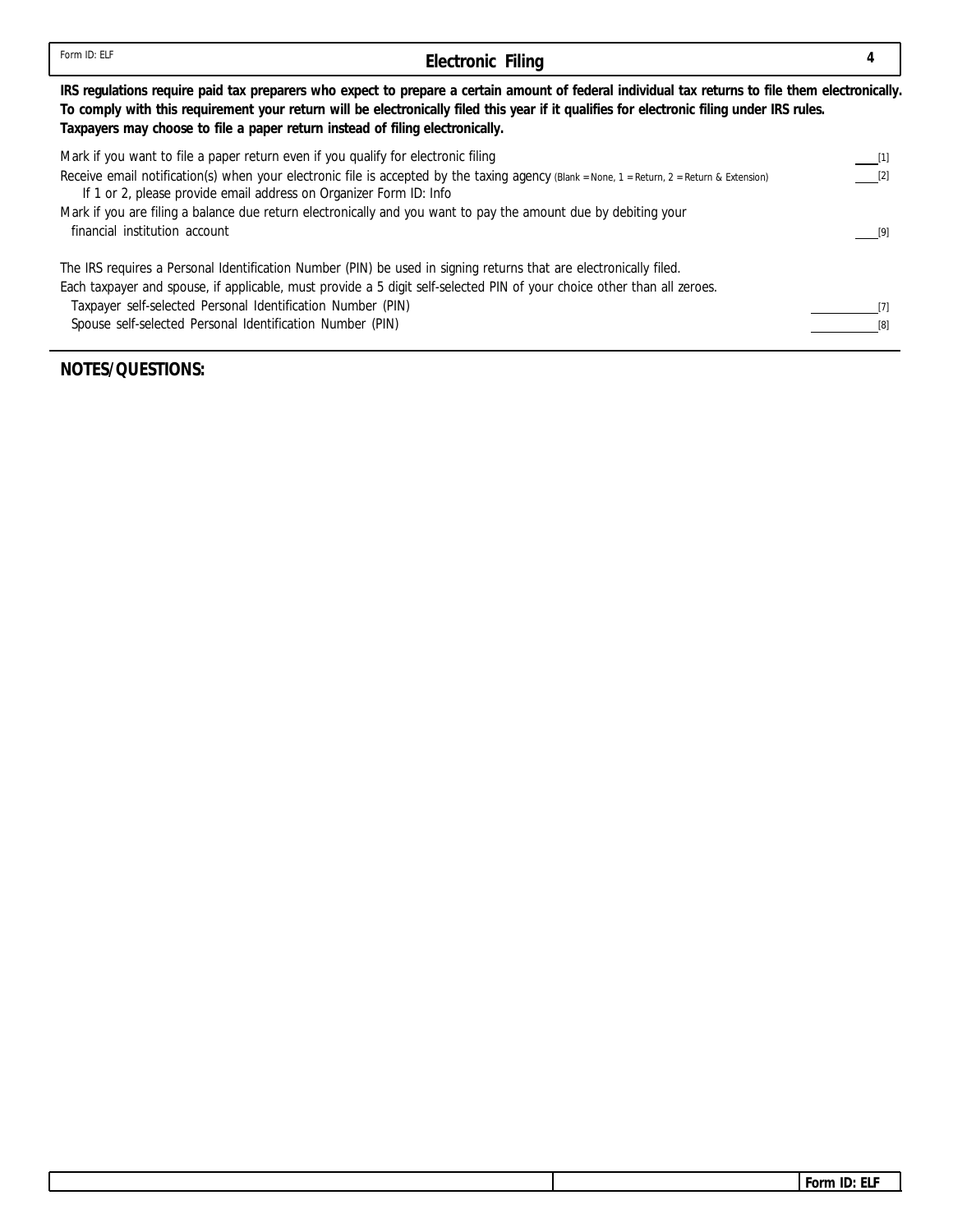| Form ID: Est<br><b>Estimated Taxes</b>                                                               | 5              |
|------------------------------------------------------------------------------------------------------|----------------|
| If you have an overpayment of 2014 taxes, do you want the excess:                                    |                |
| Refunded                                                                                             | [47]           |
| Applied to 2015 estimated tax liability                                                              | $[48]$         |
| Do you expect a considerable change in your 2015 income? (Y, N)                                      | $[49]$         |
| If yes, please explain any differences:                                                              |                |
|                                                                                                      | $[50]$         |
|                                                                                                      | $[51]$         |
|                                                                                                      | [52]           |
|                                                                                                      | $[53]$         |
| Do you expect a considerable change in your deductions for 2015? $(Y, N)$                            | $[54]$         |
| If yes, please explain any differences:                                                              |                |
|                                                                                                      | $[55]$         |
|                                                                                                      | [56]           |
|                                                                                                      | $[57]$         |
| Do you expect a considerable change in the amount of your 2015 withholding? (Y, N)                   | $[58]$         |
| If yes, please explain any differences:                                                              | $[59]$         |
|                                                                                                      | $[60]$         |
|                                                                                                      | [61]           |
|                                                                                                      | $[62]$         |
|                                                                                                      | $[63]$         |
| Do you expect a change in the number of dependents claimed for 2015? $(Y, N)$                        | $[64]$         |
| If yes, please explain any differences:                                                              |                |
|                                                                                                      | $[65]$         |
|                                                                                                      | [66]           |
|                                                                                                      | [67]           |
|                                                                                                      | [68]           |
| Mark if you use the Electronic Federal Tax Payment System (EFTPS) to pay your estimated taxes        | [69]           |
|                                                                                                      |                |
| 2014 Federal Estimated Tax Payments                                                                  |                |
| 2013 overpayment applied to 2014 estimates                                                           |                |
| Mark if you paid the calculated amounts on the dates due indicated below. Skip the remaining fields. | $[1]$<br>$[4]$ |

If your estimated payments were not made on the date due or were for an amount other than the calculated amount below, please enter the actual date and amount paid.

|                     |         | Date Due Date Paid if After Date Due | Amount Paid | Calculated Amount |
|---------------------|---------|--------------------------------------|-------------|-------------------|
| 1st quarter payment | 4/15/14 |                                      | [6]         |                   |
| 2nd quarter payment | 6/16/14 |                                      | [8]         |                   |
| 3rd quarter payment | 9/15/14 |                                      | $[10]$      |                   |
| 4th quarter payment | 1/15/15 | [11]                                 | $[12]$      |                   |
| Additional payment  |         | $[13]$                               | [14]        |                   |
|                     |         |                                      |             |                   |

| トヘー<br><b>Ulais</b><br>w.<br>. . | шm<br>--<br>` IL<br>. JI |
|----------------------------------|--------------------------|
|                                  |                          |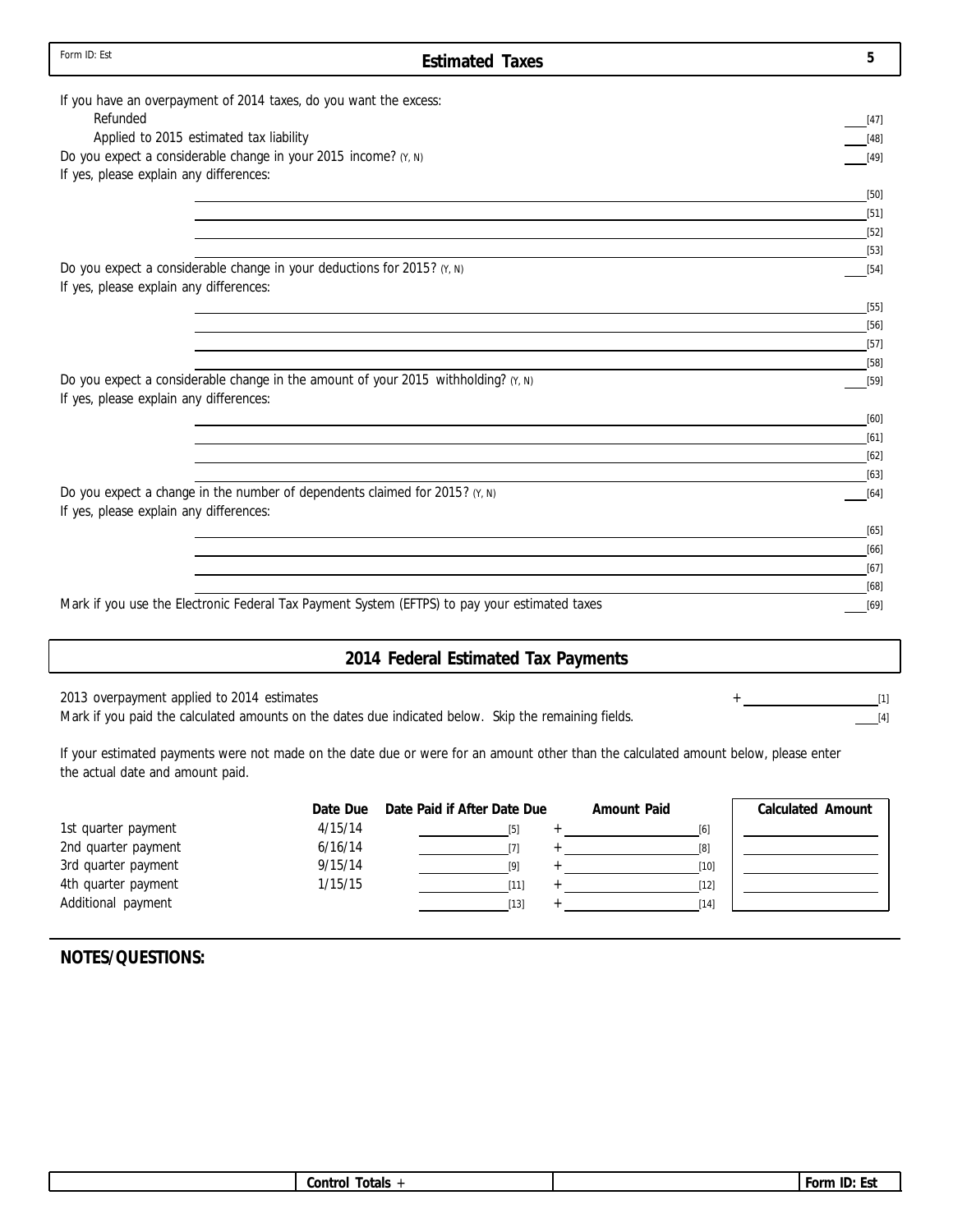| Form ID: St Pmt                                                                                               |                                           |                                                                                                                                                                                                                 |                  | 2014 State Estimated Tax Payments                                                                                                                                                                                                                                                                                                                                                                                                                                                                                                                                           |                              | 6                                                                                                                                                                                                                                                                                                                                                                                                     |
|---------------------------------------------------------------------------------------------------------------|-------------------------------------------|-----------------------------------------------------------------------------------------------------------------------------------------------------------------------------------------------------------------|------------------|-----------------------------------------------------------------------------------------------------------------------------------------------------------------------------------------------------------------------------------------------------------------------------------------------------------------------------------------------------------------------------------------------------------------------------------------------------------------------------------------------------------------------------------------------------------------------------|------------------------------|-------------------------------------------------------------------------------------------------------------------------------------------------------------------------------------------------------------------------------------------------------------------------------------------------------------------------------------------------------------------------------------------------------|
| Taxpayer/Spouse/Joint (T, S, J)<br>State postal code                                                          |                                           |                                                                                                                                                                                                                 |                  |                                                                                                                                                                                                                                                                                                                                                                                                                                                                                                                                                                             |                              | $\_$ [1]<br>[2]                                                                                                                                                                                                                                                                                                                                                                                       |
| Amount paid with 2013 return<br>2013 overpayment applied to '14 estimates<br>Treat calculated amounts as paid |                                           |                                                                                                                                                                                                                 |                  |                                                                                                                                                                                                                                                                                                                                                                                                                                                                                                                                                                             |                              | [4]<br>$\Box$ [8]                                                                                                                                                                                                                                                                                                                                                                                     |
|                                                                                                               | Date Paid                                 |                                                                                                                                                                                                                 |                  | Amount Paid                                                                                                                                                                                                                                                                                                                                                                                                                                                                                                                                                                 |                              | Calculated Amount                                                                                                                                                                                                                                                                                                                                                                                     |
| 1st quarter payment<br>2nd quarter payment                                                                    | [9]<br>$\begin{bmatrix} 11 \end{bmatrix}$ |                                                                                                                                                                                                                 |                  | $+ \underbrace{\qquad \qquad }_{\qquad \qquad }+\underbrace{\qquad \qquad }_{\qquad \qquad }+\underbrace{\qquad \qquad }_{\qquad \qquad }+\underbrace{\qquad \qquad }_{\qquad \qquad }+\underbrace{\qquad \qquad }_{\qquad \qquad }+\underbrace{\qquad \qquad }_{\qquad \qquad }+\underbrace{\qquad \qquad }_{\qquad \qquad }+\underbrace{\qquad \qquad }_{\qquad \qquad }+\underbrace{\qquad \qquad }_{\qquad \qquad }+\underbrace{\qquad \qquad }_{\qquad \qquad }+\underbrace{\qquad \qquad }_{\qquad \qquad }+\underbrace{\qquad \qquad }_{\qquad \qquad }+\underbrace$ | $[10]$<br>$[12]$             |                                                                                                                                                                                                                                                                                                                                                                                                       |
| 3rd quarter payment                                                                                           | [13]                                      |                                                                                                                                                                                                                 |                  |                                                                                                                                                                                                                                                                                                                                                                                                                                                                                                                                                                             | $[14]$                       |                                                                                                                                                                                                                                                                                                                                                                                                       |
| 4th quarter payment                                                                                           | [15]                                      |                                                                                                                                                                                                                 |                  |                                                                                                                                                                                                                                                                                                                                                                                                                                                                                                                                                                             | [16]                         |                                                                                                                                                                                                                                                                                                                                                                                                       |
| Additional payment                                                                                            | $[17]$                                    |                                                                                                                                                                                                                 |                  |                                                                                                                                                                                                                                                                                                                                                                                                                                                                                                                                                                             | $[18]$                       |                                                                                                                                                                                                                                                                                                                                                                                                       |
|                                                                                                               |                                           |                                                                                                                                                                                                                 |                  | 2014 City Estimated Tax Payments                                                                                                                                                                                                                                                                                                                                                                                                                                                                                                                                            |                              |                                                                                                                                                                                                                                                                                                                                                                                                       |
|                                                                                                               |                                           |                                                                                                                                                                                                                 |                  |                                                                                                                                                                                                                                                                                                                                                                                                                                                                                                                                                                             |                              |                                                                                                                                                                                                                                                                                                                                                                                                       |
| City name                                                                                                     | City $#1$                                 |                                                                                                                                                                                                                 | $[28]$           | City name                                                                                                                                                                                                                                                                                                                                                                                                                                                                                                                                                                   | City $#2$                    |                                                                                                                                                                                                                                                                                                                                                                                                       |
| Amount paid with 2013 return                                                                                  |                                           |                                                                                                                                                                                                                 | $[31]$           | Amount paid with 2013 return                                                                                                                                                                                                                                                                                                                                                                                                                                                                                                                                                |                              | $[50]$<br>$\begin{picture}(20,20)(-0,0) \put(0,0){\vector(1,0){10}} \put(15,0){\vector(1,0){10}} \put(15,0){\vector(1,0){10}} \put(15,0){\vector(1,0){10}} \put(15,0){\vector(1,0){10}} \put(15,0){\vector(1,0){10}} \put(15,0){\vector(1,0){10}} \put(15,0){\vector(1,0){10}} \put(15,0){\vector(1,0){10}} \put(15,0){\vector(1,0){10}} \put(15,0){\vector(1,0){10}} \put(15,0$<br>$[53]$            |
| 2013 overpayment applied to '14 estimates +                                                                   |                                           |                                                                                                                                                                                                                 | $[32]$           | 2013 overpayment applied to '14 estimates +                                                                                                                                                                                                                                                                                                                                                                                                                                                                                                                                 |                              | $[54]$                                                                                                                                                                                                                                                                                                                                                                                                |
| Treat calculated amounts as paid                                                                              |                                           |                                                                                                                                                                                                                 | $\boxed{36}$     | Treat calculated amounts as paid                                                                                                                                                                                                                                                                                                                                                                                                                                                                                                                                            |                              | $\boxed{[58]}$                                                                                                                                                                                                                                                                                                                                                                                        |
|                                                                                                               | Date Paid                                 | Amount Paid                                                                                                                                                                                                     |                  |                                                                                                                                                                                                                                                                                                                                                                                                                                                                                                                                                                             | Date Paid                    | Amount Paid                                                                                                                                                                                                                                                                                                                                                                                           |
| 1st quarter payment                                                                                           | $[37]$                                    |                                                                                                                                                                                                                 | $[38]$           | 1st quarter payment                                                                                                                                                                                                                                                                                                                                                                                                                                                                                                                                                         | $[59]$                       | $+$ [60]                                                                                                                                                                                                                                                                                                                                                                                              |
| 2nd quarter payment                                                                                           | $[39]$                                    |                                                                                                                                                                                                                 | $[40]$           | 2nd quarter payment                                                                                                                                                                                                                                                                                                                                                                                                                                                                                                                                                         | $[61]$                       | $+$ $[62]$                                                                                                                                                                                                                                                                                                                                                                                            |
| 3rd quarter payment<br>4th quarter payment                                                                    | $[41]$<br>$[43]$                          | $+ \underbrace{\qquad \qquad }_{\hspace{15pt} \text{---}} \underbrace{\qquad \qquad }_{\hspace{15pt} \text{---}} \underbrace{\qquad \qquad }_{\hspace{15pt} \text{---}}$<br>the contract of the contract of the | $[42]$<br>$[44]$ | 3rd quarter payment<br>4th quarter payment                                                                                                                                                                                                                                                                                                                                                                                                                                                                                                                                  | $[63]$<br>[65]               | $+$ [64]<br>[66]                                                                                                                                                                                                                                                                                                                                                                                      |
|                                                                                                               |                                           |                                                                                                                                                                                                                 |                  |                                                                                                                                                                                                                                                                                                                                                                                                                                                                                                                                                                             |                              |                                                                                                                                                                                                                                                                                                                                                                                                       |
|                                                                                                               | Calculated Amount                         |                                                                                                                                                                                                                 |                  |                                                                                                                                                                                                                                                                                                                                                                                                                                                                                                                                                                             | Calculated Amount            |                                                                                                                                                                                                                                                                                                                                                                                                       |
| 1st quarter payment<br>2nd quarter payment                                                                    |                                           |                                                                                                                                                                                                                 |                  | 1st quarter payment<br>2nd quarter payment                                                                                                                                                                                                                                                                                                                                                                                                                                                                                                                                  |                              |                                                                                                                                                                                                                                                                                                                                                                                                       |
| 3rd quarter payment                                                                                           |                                           |                                                                                                                                                                                                                 |                  | 3rd quarter payment                                                                                                                                                                                                                                                                                                                                                                                                                                                                                                                                                         |                              |                                                                                                                                                                                                                                                                                                                                                                                                       |
| 4th quarter payment                                                                                           |                                           |                                                                                                                                                                                                                 |                  | 4th quarter payment                                                                                                                                                                                                                                                                                                                                                                                                                                                                                                                                                         |                              |                                                                                                                                                                                                                                                                                                                                                                                                       |
|                                                                                                               |                                           |                                                                                                                                                                                                                 |                  |                                                                                                                                                                                                                                                                                                                                                                                                                                                                                                                                                                             |                              |                                                                                                                                                                                                                                                                                                                                                                                                       |
|                                                                                                               | City $#3$                                 |                                                                                                                                                                                                                 |                  |                                                                                                                                                                                                                                                                                                                                                                                                                                                                                                                                                                             | City $#4$                    |                                                                                                                                                                                                                                                                                                                                                                                                       |
| City name                                                                                                     |                                           |                                                                                                                                                                                                                 | $[72]$           | City name                                                                                                                                                                                                                                                                                                                                                                                                                                                                                                                                                                   |                              | $[94]$                                                                                                                                                                                                                                                                                                                                                                                                |
| Amount paid with 2013 return                                                                                  |                                           |                                                                                                                                                                                                                 | $[75]$           | Amount paid with 2013 return                                                                                                                                                                                                                                                                                                                                                                                                                                                                                                                                                |                              | $\begin{picture}(150,10) \put(0,0){\dashbox{0.5}(10,0){ }} \put(15,0){\circle{10}} \put(15,0){\circle{10}} \put(15,0){\circle{10}} \put(15,0){\circle{10}} \put(15,0){\circle{10}} \put(15,0){\circle{10}} \put(15,0){\circle{10}} \put(15,0){\circle{10}} \put(15,0){\circle{10}} \put(15,0){\circle{10}} \put(15,0){\circle{10}} \put(15,0){\circle{10}} \put(15,0){\circle{10}} \put(15$<br>$[97]$ |
| 2013 overpayment applied to '14 estimates +<br>Treat calculated amounts as paid                               |                                           |                                                                                                                                                                                                                 | $[76]$<br>$[80]$ | 2013 overpayment applied to '14 estimates +<br>Treat calculated amounts as paid                                                                                                                                                                                                                                                                                                                                                                                                                                                                                             |                              | $[98]$<br>$\boxed{102}$                                                                                                                                                                                                                                                                                                                                                                               |
|                                                                                                               |                                           |                                                                                                                                                                                                                 |                  |                                                                                                                                                                                                                                                                                                                                                                                                                                                                                                                                                                             |                              |                                                                                                                                                                                                                                                                                                                                                                                                       |
|                                                                                                               | Date Paid                                 | Amount Paid                                                                                                                                                                                                     |                  |                                                                                                                                                                                                                                                                                                                                                                                                                                                                                                                                                                             | Date Paid                    | Amount Paid                                                                                                                                                                                                                                                                                                                                                                                           |
| 1st quarter payment                                                                                           | $[81]$                                    |                                                                                                                                                                                                                 | $[82]$           | 1st quarter payment                                                                                                                                                                                                                                                                                                                                                                                                                                                                                                                                                         |                              | $[104]$                                                                                                                                                                                                                                                                                                                                                                                               |
| 2nd quarter payment<br>3rd quarter payment                                                                    | $[83]$<br>$[85]$                          | $+ \underbrace{\qquad \qquad }_{\hspace{15pt} \rule{15pt}{0.4pt} \hspace{15pt} \hspace{15pt} \hspace{15pt}} \qquad \qquad$                                                                                      | $[84]$<br>$[86]$ | 2nd quarter payment<br>3rd quarter payment                                                                                                                                                                                                                                                                                                                                                                                                                                                                                                                                  | $\left[ 105\right]$<br>[107] | $[106]$<br>$[108]$                                                                                                                                                                                                                                                                                                                                                                                    |
| 4th quarter payment                                                                                           | $[87]$                                    | $\begin{tabular}{c} $+ \end{tabular}$                                                                                                                                                                           | $[88]$           | 4th quarter payment                                                                                                                                                                                                                                                                                                                                                                                                                                                                                                                                                         |                              | [110]<br>$[109]$ +                                                                                                                                                                                                                                                                                                                                                                                    |
|                                                                                                               | Calculated Amount                         |                                                                                                                                                                                                                 |                  |                                                                                                                                                                                                                                                                                                                                                                                                                                                                                                                                                                             | Calculated Amount            |                                                                                                                                                                                                                                                                                                                                                                                                       |
| 1st quarter payment                                                                                           |                                           |                                                                                                                                                                                                                 |                  | 1st quarter payment                                                                                                                                                                                                                                                                                                                                                                                                                                                                                                                                                         |                              |                                                                                                                                                                                                                                                                                                                                                                                                       |
| 2nd quarter payment                                                                                           |                                           |                                                                                                                                                                                                                 |                  | 2nd quarter payment                                                                                                                                                                                                                                                                                                                                                                                                                                                                                                                                                         |                              |                                                                                                                                                                                                                                                                                                                                                                                                       |
| 3rd quarter payment                                                                                           |                                           |                                                                                                                                                                                                                 |                  | 3rd quarter payment                                                                                                                                                                                                                                                                                                                                                                                                                                                                                                                                                         |                              |                                                                                                                                                                                                                                                                                                                                                                                                       |
| 4th quarter payment                                                                                           |                                           |                                                                                                                                                                                                                 |                  | 4th quarter payment                                                                                                                                                                                                                                                                                                                                                                                                                                                                                                                                                         |                              |                                                                                                                                                                                                                                                                                                                                                                                                       |

**Control Totals** + **Form ID: St Pmt**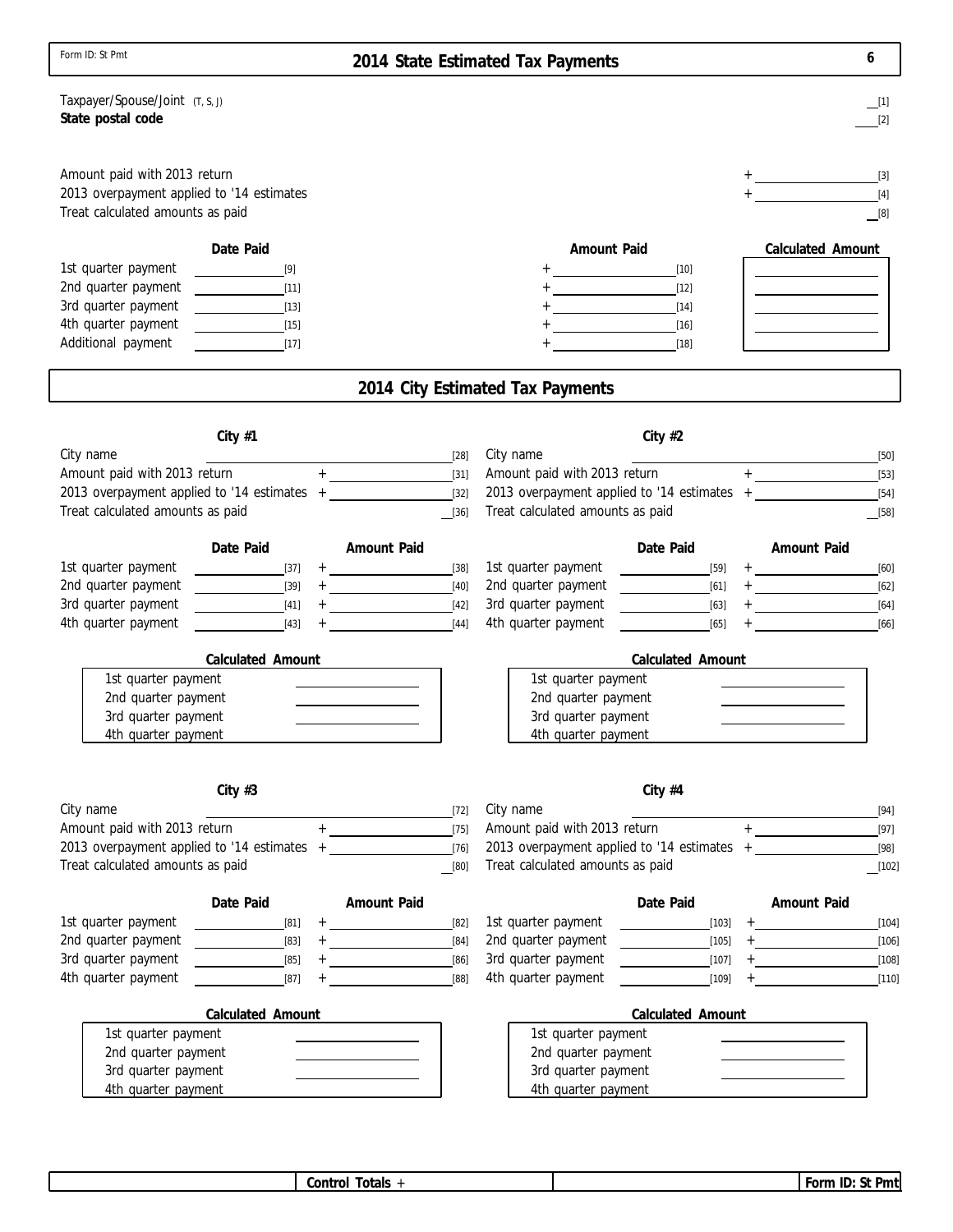# **Income Summary 7**

**Below is a list of the forms as reported in last year's tax return. Please provide copies of all of the forms you received. To indicate which forms are attached, enter a "1" for attached in the field provided next to the Description. To indicate which forms are not applicable, enter a "2" for not applicable (N/A) in the field provided next to the Description. Otherwise, leave this field blank.**

| Form | T/S/J                                    | Description              | $1 =$ Attached<br>$2 = N/A$                               |
|------|------------------------------------------|--------------------------|-----------------------------------------------------------|
|      |                                          |                          |                                                           |
|      |                                          |                          |                                                           |
|      |                                          |                          |                                                           |
|      |                                          |                          |                                                           |
|      |                                          |                          |                                                           |
|      |                                          |                          |                                                           |
|      |                                          |                          |                                                           |
|      |                                          |                          |                                                           |
|      |                                          |                          |                                                           |
|      |                                          |                          |                                                           |
|      |                                          |                          |                                                           |
|      |                                          |                          |                                                           |
|      |                                          |                          |                                                           |
|      |                                          |                          |                                                           |
|      |                                          |                          |                                                           |
|      |                                          |                          |                                                           |
|      |                                          |                          |                                                           |
|      |                                          |                          |                                                           |
|      | - -<br>— —                               |                          |                                                           |
|      | — —<br>— —                               | $\sim$ $-$<br>$\sim$ $-$ |                                                           |
|      | — —<br>— —                               | $\sim$ $-$               | $\overbrace{\phantom{aaaaa}}$<br>$\overline{\phantom{a}}$ |
|      | — —<br>— —                               |                          | $\overline{\phantom{a}}$<br>$\overline{\phantom{a}}$      |
|      | — —<br>— —                               |                          | $\overline{\phantom{a}}$<br>$\overline{\phantom{a}}$      |
|      | — —<br>— —                               |                          | $\overbrace{\hspace{15em}}$<br>$\hspace{0.05cm}$          |
|      | - - -<br>- -<br>$\overline{\phantom{0}}$ | $\overline{\phantom{0}}$ |                                                           |
|      | - -<br>$\overline{\phantom{0}}$          |                          |                                                           |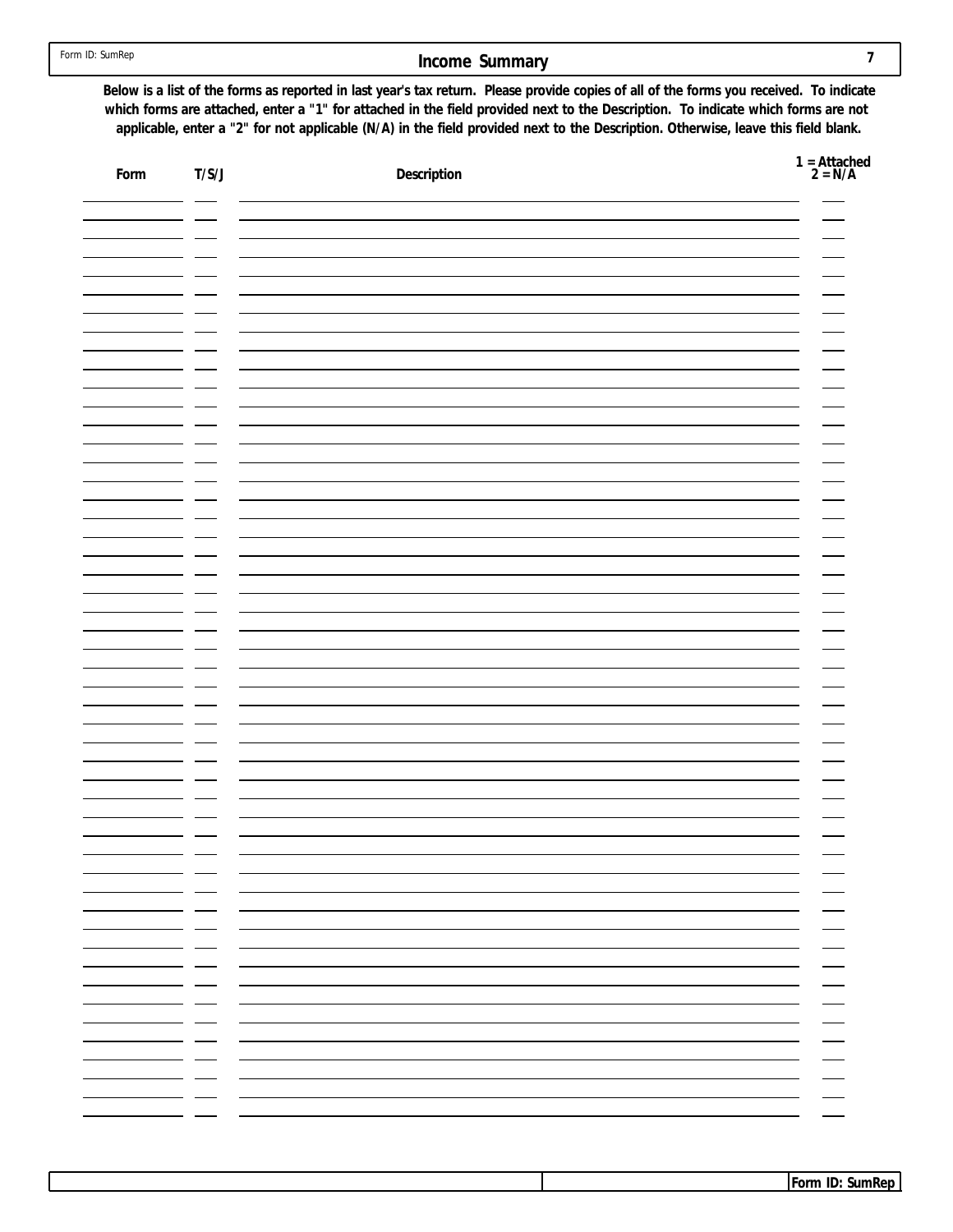| Form ID: W2 |  |  |
|-------------|--|--|
|-------------|--|--|

# **Wages and Salaries #1**

| ., |   |   |
|----|---|---|
|    |   |   |
|    |   |   |
|    | ¢ |   |
|    |   | I |

|                                                                                                                         | Please provide all copies of Form W-2. |                        |
|-------------------------------------------------------------------------------------------------------------------------|----------------------------------------|------------------------|
|                                                                                                                         | 2014 Information                       | Prior Year Information |
| Taxpayer/Spouse (T, S)                                                                                                  | $\_$ [1]                               |                        |
| Employer name                                                                                                           | $[3]$                                  |                        |
| Were these wages earned for service as: $(1 =$ Minister, $2 =$ Military, $3 =$ Farming / Fishing, $4 =$ National Guard) | $[5]$                                  |                        |
| Mark if this is your current employer                                                                                   | [6]                                    |                        |
| Federal wages and salaries (Box 1)                                                                                      | $[10]$                                 |                        |
| Federal tax withheld (Box 2)                                                                                            | $[12]$                                 |                        |
| Social security wages (Box 3) (If different than federal wages)                                                         | $[14]$                                 |                        |
| Social security tax withheld (Box 4)                                                                                    | $[16]$                                 |                        |
| Medicare wages (Box 5) (If different than federal wages)                                                                | $[18]$                                 |                        |
| Medicare tax withheld (Box 6)                                                                                           | $[21]$                                 |                        |
| SS tips (Box 7)                                                                                                         | $[23]$                                 |                        |
| Allocated tips (Box 8)                                                                                                  | $[25]$                                 |                        |
| Dependent care benefits (Box 10)                                                                                        | $[27]$                                 |                        |
| Box 13 -                                                                                                                |                                        |                        |
| Statutory employee                                                                                                      | [29]                                   |                        |
| Retirement plan                                                                                                         | $[30]$                                 |                        |
| Third-party sick pay                                                                                                    | [31]                                   |                        |
| State postal code (Box 15)                                                                                              | $[32]$                                 |                        |
| State wages (Box 16) (If different than federal wages)                                                                  | $[34]$                                 |                        |
| State tax withheld (Box 17)                                                                                             | $[36]$                                 |                        |
| Local wages (Box 18)                                                                                                    | $[38]$                                 |                        |
| Local tax withheld (Box 19)                                                                                             | $[40]$                                 |                        |
| Name of locality (Box 20)                                                                                               | $[43]$                                 |                        |

# **Control Totals** +

# **Wages and Salaries #2**

|                                                                                                                        | Please provide all copies of Form W-2.<br>2014 Information | Prior Year Information |
|------------------------------------------------------------------------------------------------------------------------|------------------------------------------------------------|------------------------|
| Taxpayer/Spouse (T, S)                                                                                                 | $\Box$ [1]                                                 |                        |
| Employer name                                                                                                          | $[3]$                                                      |                        |
| Were these wages earned for service as: $(1)$ = Minister, $2$ = Military, $3$ = Farming / Fishing, 4 = National Guard) | $\boxed{[5]}$                                              |                        |
| Mark if this your current employer                                                                                     | [6]                                                        |                        |
| Federal wages and salaries (Box 1)                                                                                     | $[10]$                                                     |                        |
| Federal tax withheld (Box 2)                                                                                           | $[12]$<br>$\ddot{}$                                        |                        |
| Social security wages (Box 3) (If different than federal wages)                                                        | [14]                                                       |                        |
| Social security tax withheld (Box 4)                                                                                   | $[16]$                                                     |                        |
| Medicare wages (Box 5) (If different than federal wages)                                                               | [18]                                                       |                        |
| Medicare tax withheld (Box 6)                                                                                          | $[21]$                                                     |                        |
| SS tips (Box 7)                                                                                                        | $[23]$                                                     |                        |
| Allocated tips (Box 8)                                                                                                 | $[25]$                                                     |                        |
| Dependent care benefits (Box 10)                                                                                       | $[27]$                                                     |                        |
| Box 13 -                                                                                                               |                                                            |                        |
| Statutory employee                                                                                                     | $[29]$                                                     |                        |
| Retirement plan                                                                                                        | $[30]$                                                     |                        |
| Third-party sick pay                                                                                                   | $[31]$                                                     |                        |
| State postal code (Box 15)                                                                                             | $[32]$                                                     |                        |
| State wages (Box 16) (If different than federal wages)                                                                 | $[34]$                                                     |                        |
| State tax withheld (Box 17)                                                                                            | $[36]$                                                     |                        |
| Local wages (Box 18)                                                                                                   | $[38]$                                                     |                        |
| Local tax withheld (Box 19)                                                                                            | $[40]$                                                     |                        |
| Name of locality (Box 20)                                                                                              | $[43]$                                                     |                        |

**Control Totals** +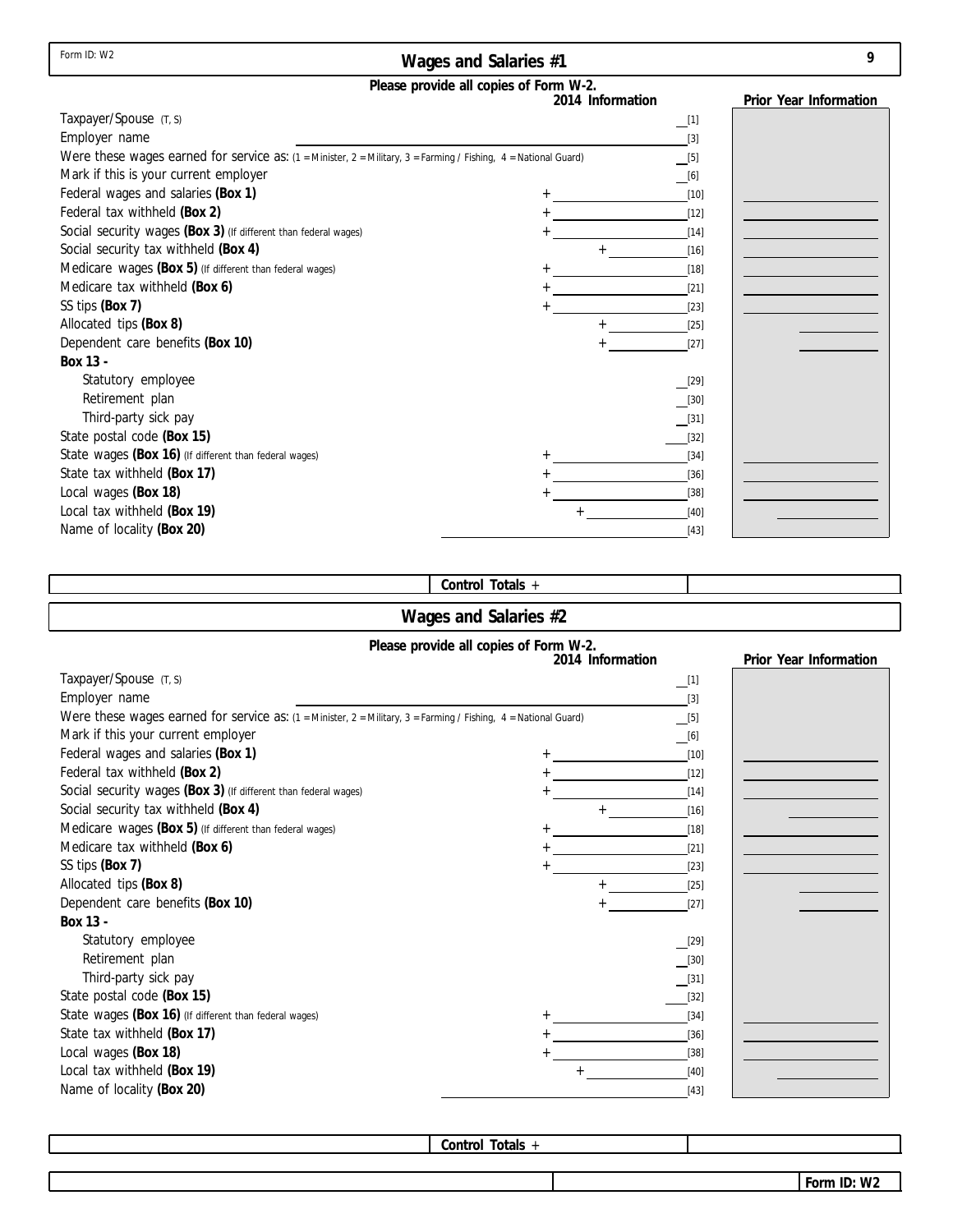Form ID: B-1

#### **Interest Income**

**Please provide copies of all Form 1099-INT or other statements reporting interest income.**

**\*Whole numbers will be treated as \$ amounts. Enter percentages in the XXX.XX format. For example, enter 100% as 100.00 or 75.5% as 75.50.**

|  |                 | Type<br>T/S/J_Code (**see codes below) | Interest [1]<br>Income | Tax Exempt<br>Income | Penalty on<br>Early Withdrawal | U.S. Obligations* Tax Exempt*<br>\$ or % \$ or % | Foreign Taxes<br>Paid | Prior Year Information |
|--|-----------------|----------------------------------------|------------------------|----------------------|--------------------------------|--------------------------------------------------|-----------------------|------------------------|
|  | $\mathbf{1}$    | Payer                                  |                        |                      |                                |                                                  |                       |                        |
|  |                 | Amounts                                |                        |                      |                                |                                                  |                       |                        |
|  | $\overline{2}$  | Payer                                  |                        |                      |                                |                                                  |                       |                        |
|  |                 | Amounts                                |                        |                      |                                |                                                  |                       |                        |
|  | 3               | Payer                                  |                        |                      |                                |                                                  |                       |                        |
|  |                 | Amounts                                |                        |                      |                                |                                                  |                       |                        |
|  | 4               | Payer                                  |                        |                      |                                |                                                  |                       |                        |
|  |                 | Amounts                                |                        |                      |                                |                                                  |                       |                        |
|  | 5               | Payer                                  |                        |                      |                                |                                                  |                       |                        |
|  |                 | Amounts                                |                        |                      |                                |                                                  |                       |                        |
|  | 6               | Payer                                  |                        |                      |                                |                                                  |                       |                        |
|  |                 | Amounts                                |                        |                      |                                |                                                  |                       |                        |
|  | $\overline{7}$  | Payer                                  |                        |                      |                                |                                                  |                       |                        |
|  |                 | Amounts                                |                        |                      |                                |                                                  |                       |                        |
|  | 8               | Payer                                  |                        |                      |                                |                                                  |                       |                        |
|  |                 | Amounts                                |                        |                      |                                |                                                  |                       |                        |
|  | 9               | Payer                                  |                        |                      |                                |                                                  |                       |                        |
|  |                 | Amounts                                |                        |                      |                                |                                                  |                       |                        |
|  | 10 <sup>l</sup> | Payer                                  |                        |                      |                                |                                                  |                       |                        |
|  |                 | Amounts                                |                        |                      |                                |                                                  |                       |                        |

|                            | **Interest Codes       |                          |
|----------------------------|------------------------|--------------------------|
| Blank = Regular Interest   | $4$ = Accrued Interest | $6 = ABP$ Adjustment     |
| $3$ = Nominee Distribution | $5 =$ OID Adjustment   | $7 =$ Series EE & I Bond |

**Control Totals** + **Form ID: B-1**

**10**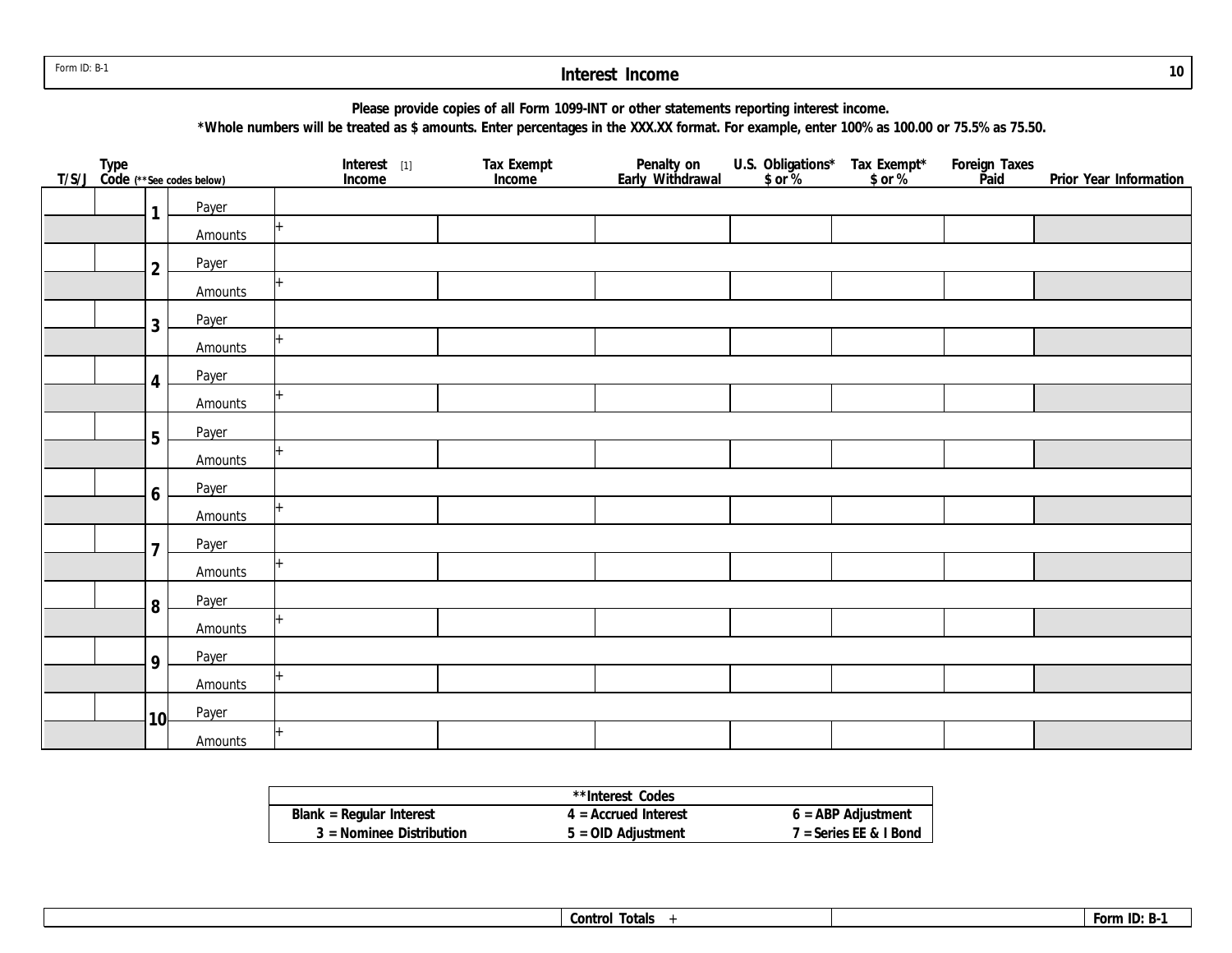Form ID: B-2

# **Dividend Income**

**11**

| Please provide copies of all Form 1099-DIV or other statements reporting dividend income. |  |
|-------------------------------------------------------------------------------------------|--|
|-------------------------------------------------------------------------------------------|--|

**\*Whole numbers will be treated as \$ amounts. Enter percentages in the XXX.XX format. For example, enter 100% as 100.00 or 75.5% as 75.50.**

|  |                         |         | T<br>S Type<br>J Code (**See codes below) Dividends<br>The Code (**See codes below) Dividends<br>The Code Care Codes below) Dividends<br>The Code Care Codes below Dividends<br>The Code Care Codes below Dividends |  | Total<br>Cap Gain<br>Distributions Section 1250 Sec. 1202 | 28%<br>Capital Gain | Tax Exempt<br>Dividends | U.S.<br>Obligations*<br>$$ or %$ | Tax Exempt*<br>\$ or % | Foreign<br>Taxes<br>Paid | Prior Year<br>Information |
|--|-------------------------|---------|---------------------------------------------------------------------------------------------------------------------------------------------------------------------------------------------------------------------|--|-----------------------------------------------------------|---------------------|-------------------------|----------------------------------|------------------------|--------------------------|---------------------------|
|  | Payer                   |         |                                                                                                                                                                                                                     |  |                                                           |                     |                         |                                  |                        |                          |                           |
|  | $\mathbf{1}$            | Amounts |                                                                                                                                                                                                                     |  |                                                           |                     |                         |                                  |                        |                          |                           |
|  | $\overline{2}$          | Payer   |                                                                                                                                                                                                                     |  |                                                           |                     |                         |                                  |                        |                          |                           |
|  |                         | Amounts |                                                                                                                                                                                                                     |  |                                                           |                     |                         |                                  |                        |                          |                           |
|  | $\mathfrak{Z}$          | Payer   |                                                                                                                                                                                                                     |  |                                                           |                     |                         |                                  |                        |                          |                           |
|  |                         | Amounts |                                                                                                                                                                                                                     |  |                                                           |                     |                         |                                  |                        |                          |                           |
|  | Payer<br>$\overline{4}$ |         |                                                                                                                                                                                                                     |  |                                                           |                     |                         |                                  |                        |                          |                           |
|  |                         | Amounts |                                                                                                                                                                                                                     |  |                                                           |                     |                         |                                  |                        |                          |                           |
|  | 5                       | Payer   |                                                                                                                                                                                                                     |  |                                                           |                     |                         |                                  |                        |                          |                           |
|  |                         | Amounts |                                                                                                                                                                                                                     |  |                                                           |                     |                         |                                  |                        |                          |                           |
|  | 6                       | Payer   |                                                                                                                                                                                                                     |  |                                                           |                     |                         |                                  |                        |                          |                           |
|  |                         | Amounts |                                                                                                                                                                                                                     |  |                                                           |                     |                         |                                  |                        |                          |                           |
|  | $\overline{7}$          | Payer   |                                                                                                                                                                                                                     |  |                                                           |                     |                         |                                  |                        |                          |                           |
|  |                         | Amounts |                                                                                                                                                                                                                     |  |                                                           |                     |                         |                                  |                        |                          |                           |
|  | Payer<br>8              |         |                                                                                                                                                                                                                     |  |                                                           |                     |                         |                                  |                        |                          |                           |
|  |                         | Amounts |                                                                                                                                                                                                                     |  |                                                           |                     |                         |                                  |                        |                          |                           |
|  | 9                       | Payer   |                                                                                                                                                                                                                     |  |                                                           |                     |                         |                                  |                        |                          |                           |
|  |                         | Amounts |                                                                                                                                                                                                                     |  |                                                           |                     |                         |                                  |                        |                          |                           |
|  | Payer<br>10             |         |                                                                                                                                                                                                                     |  |                                                           |                     |                         |                                  |                        |                          |                           |
|  |                         | Amounts |                                                                                                                                                                                                                     |  |                                                           |                     |                         |                                  |                        |                          |                           |

**\*\*Dividend Codes**

**Blank = Other 3 = Nominee**

|--|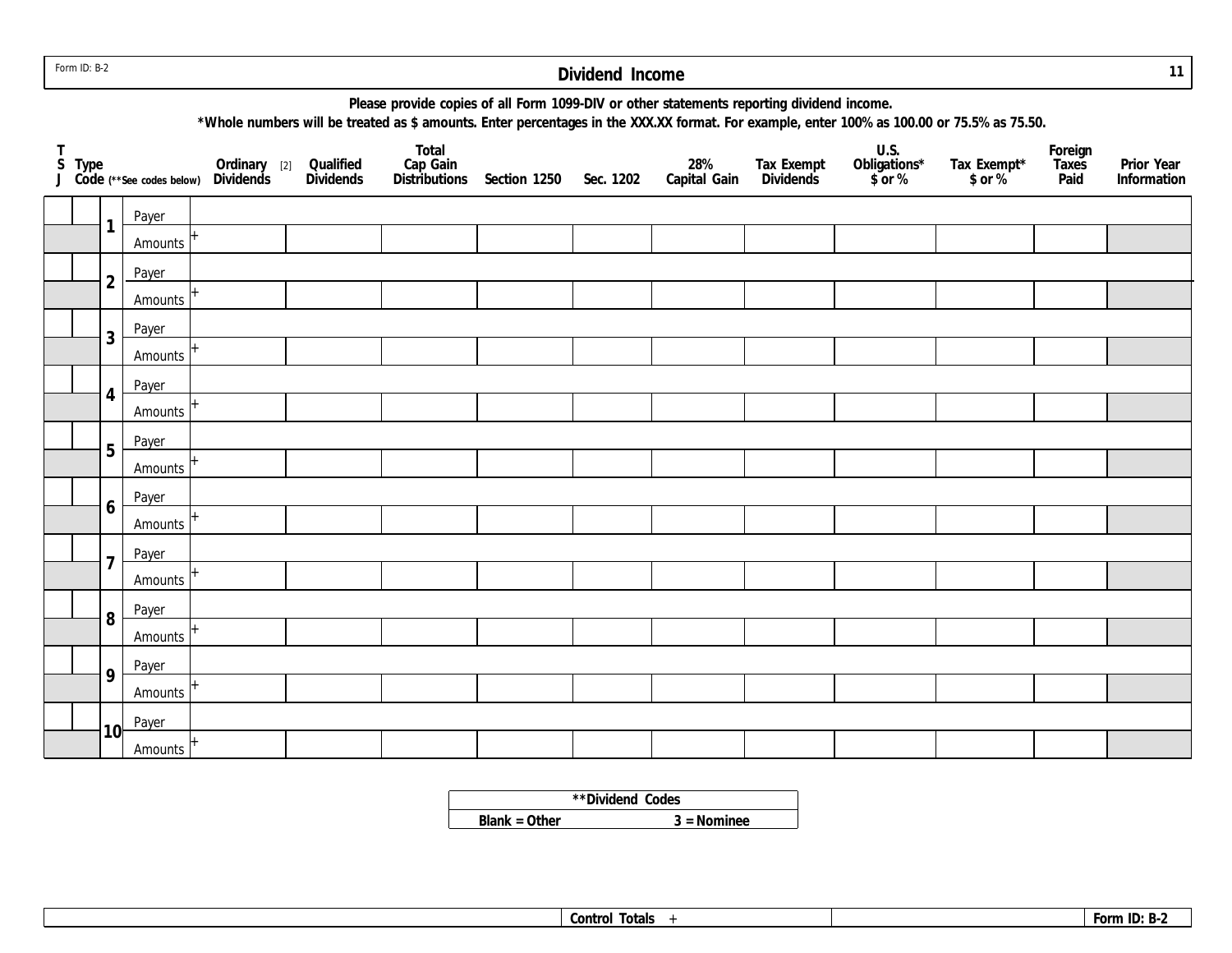**Other Income** 

| I |         |
|---|---------|
|   | ×<br>۰. |
|   |         |

|                                                    |                                                                                                                                                                                                                                                                                                                                                     | 2014 Information                                                                                                                                  | Prior Year Information |
|----------------------------------------------------|-----------------------------------------------------------------------------------------------------------------------------------------------------------------------------------------------------------------------------------------------------------------------------------------------------------------------------------------------------|---------------------------------------------------------------------------------------------------------------------------------------------------|------------------------|
| State and local income tax refunds                 |                                                                                                                                                                                                                                                                                                                                                     | $\begin{tabular}{c} + & \textcolor{red}{\textbf{1}} & \textcolor{red}{\textbf{1}} & \textcolor{red}{\textbf{1}} \\ \hline \end{tabular}$<br>$[1]$ |                        |
|                                                    | Taxpayer                                                                                                                                                                                                                                                                                                                                            | Spouse                                                                                                                                            |                        |
| Alimony received                                   |                                                                                                                                                                                                                                                                                                                                                     | $[4]$                                                                                                                                             |                        |
| Unemployment compensation                          |                                                                                                                                                                                                                                                                                                                                                     |                                                                                                                                                   |                        |
| Unemployment compensation federal withholding      |                                                                                                                                                                                                                                                                                                                                                     | $[9]$                                                                                                                                             |                        |
| Unemployment compensation state withholding        | $\begin{picture}(150,10) \put(0,0){\line(1,0){10}} \put(15,0){\line(1,0){10}} \put(15,0){\line(1,0){10}} \put(15,0){\line(1,0){10}} \put(15,0){\line(1,0){10}} \put(15,0){\line(1,0){10}} \put(15,0){\line(1,0){10}} \put(15,0){\line(1,0){10}} \put(15,0){\line(1,0){10}} \put(15,0){\line(1,0){10}} \put(15,0){\line(1,0){10}} \put(15,0){\line($ | [9]                                                                                                                                               |                        |
| Unemployment compensation repaid                   |                                                                                                                                                                                                                                                                                                                                                     |                                                                                                                                                   |                        |
| Alaska Permanent Fund dividends                    | $+$ [17] $+$ [17] $+$ [18]                                                                                                                                                                                                                                                                                                                          |                                                                                                                                                   |                        |
| Self-<br>Employment<br>Income ?<br>T/S/J<br>(Y, N) | Other income, such as: Commissions, Jury pay, Director fees, Taxable scholarships                                                                                                                                                                                                                                                                   | 2014 Information                                                                                                                                  | Prior Year Information |
|                                                    | <u> 1989 - Johann Stoff, deutscher Stoffen und der Stoffen und der Stoffen und der Stoffen und der Stoffen und der</u>                                                                                                                                                                                                                              |                                                                                                                                                   |                        |
|                                                    |                                                                                                                                                                                                                                                                                                                                                     | $^{+}$<br><u> 1999 - Johann Barbara, martin a</u>                                                                                                 |                        |
|                                                    |                                                                                                                                                                                                                                                                                                                                                     |                                                                                                                                                   |                        |
|                                                    |                                                                                                                                                                                                                                                                                                                                                     |                                                                                                                                                   |                        |
|                                                    |                                                                                                                                                                                                                                                                                                                                                     |                                                                                                                                                   |                        |
|                                                    |                                                                                                                                                                                                                                                                                                                                                     |                                                                                                                                                   |                        |
|                                                    |                                                                                                                                                                                                                                                                                                                                                     |                                                                                                                                                   |                        |
|                                                    |                                                                                                                                                                                                                                                                                                                                                     |                                                                                                                                                   |                        |
|                                                    |                                                                                                                                                                                                                                                                                                                                                     |                                                                                                                                                   |                        |
|                                                    |                                                                                                                                                                                                                                                                                                                                                     |                                                                                                                                                   |                        |
|                                                    |                                                                                                                                                                                                                                                                                                                                                     |                                                                                                                                                   |                        |
|                                                    |                                                                                                                                                                                                                                                                                                                                                     |                                                                                                                                                   |                        |
|                                                    |                                                                                                                                                                                                                                                                                                                                                     | <u> 1989 - Johann Barbara, martin a</u>                                                                                                           |                        |
|                                                    |                                                                                                                                                                                                                                                                                                                                                     | <u> 1990 - Johann Barbara, martin a</u>                                                                                                           |                        |
|                                                    |                                                                                                                                                                                                                                                                                                                                                     | <u> 1990 - Johann Barbara, martin a</u>                                                                                                           |                        |
|                                                    |                                                                                                                                                                                                                                                                                                                                                     |                                                                                                                                                   |                        |
|                                                    |                                                                                                                                                                                                                                                                                                                                                     |                                                                                                                                                   |                        |
|                                                    |                                                                                                                                                                                                                                                                                                                                                     |                                                                                                                                                   |                        |
|                                                    |                                                                                                                                                                                                                                                                                                                                                     | <u> 1990 - Johann Barbara, martin a</u>                                                                                                           |                        |
|                                                    |                                                                                                                                                                                                                                                                                                                                                     | <u> 1990 - Johann Barbara, martin a</u>                                                                                                           |                        |
|                                                    |                                                                                                                                                                                                                                                                                                                                                     |                                                                                                                                                   |                        |
|                                                    |                                                                                                                                                                                                                                                                                                                                                     | <u> 1990 - Johann Barbara, martin a</u>                                                                                                           |                        |
|                                                    |                                                                                                                                                                                                                                                                                                                                                     |                                                                                                                                                   |                        |
|                                                    |                                                                                                                                                                                                                                                                                                                                                     |                                                                                                                                                   |                        |
|                                                    |                                                                                                                                                                                                                                                                                                                                                     |                                                                                                                                                   |                        |
|                                                    |                                                                                                                                                                                                                                                                                                                                                     | $^+$                                                                                                                                              |                        |
|                                                    |                                                                                                                                                                                                                                                                                                                                                     |                                                                                                                                                   |                        |
|                                                    |                                                                                                                                                                                                                                                                                                                                                     |                                                                                                                                                   |                        |
|                                                    |                                                                                                                                                                                                                                                                                                                                                     | $^+$                                                                                                                                              |                        |
|                                                    |                                                                                                                                                                                                                                                                                                                                                     |                                                                                                                                                   |                        |
|                                                    |                                                                                                                                                                                                                                                                                                                                                     |                                                                                                                                                   |                        |

|  | <b>Control</b><br>otals |  |  | . Form<br>-ID:<br>١r<br>,,,,,,,,<br>. |
|--|-------------------------|--|--|---------------------------------------|
|--|-------------------------|--|--|---------------------------------------|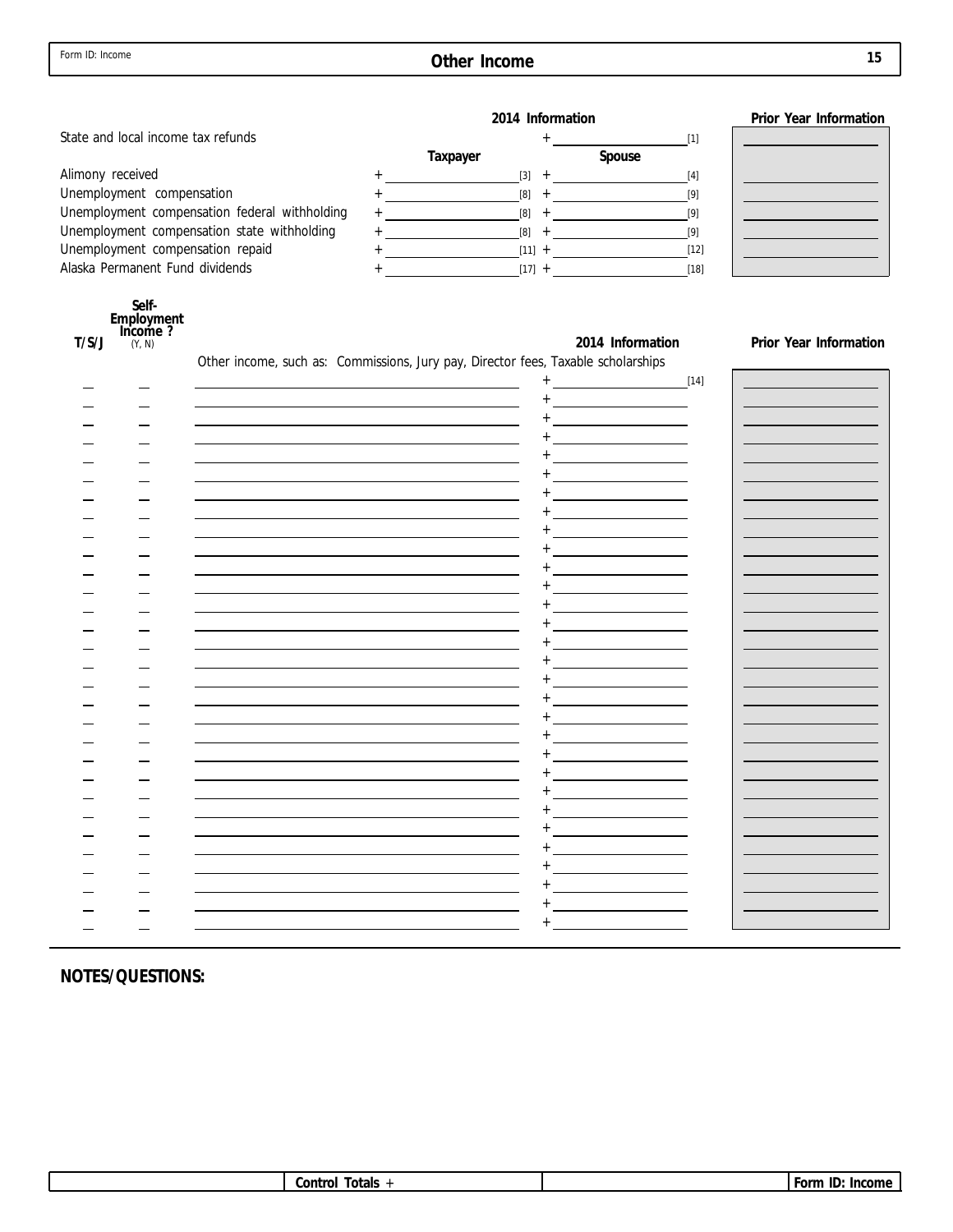# **Other Adjustments**

**46**

-

| Alimony Paid:                                                    |                                                                                                                                                                                                                                                                                                                                                                                             |                                                                                                                                                                                                                                                                                                                                                     |                        |
|------------------------------------------------------------------|---------------------------------------------------------------------------------------------------------------------------------------------------------------------------------------------------------------------------------------------------------------------------------------------------------------------------------------------------------------------------------------------|-----------------------------------------------------------------------------------------------------------------------------------------------------------------------------------------------------------------------------------------------------------------------------------------------------------------------------------------------------|------------------------|
| T/S/J<br>Recipient name                                          | Recipient SSN                                                                                                                                                                                                                                                                                                                                                                               | 2014 Information                                                                                                                                                                                                                                                                                                                                    | Prior Year Information |
|                                                                  |                                                                                                                                                                                                                                                                                                                                                                                             | $+$<br>$[1]$                                                                                                                                                                                                                                                                                                                                        |                        |
| Address                                                          |                                                                                                                                                                                                                                                                                                                                                                                             |                                                                                                                                                                                                                                                                                                                                                     |                        |
|                                                                  |                                                                                                                                                                                                                                                                                                                                                                                             | $+$                                                                                                                                                                                                                                                                                                                                                 |                        |
| Address                                                          |                                                                                                                                                                                                                                                                                                                                                                                             |                                                                                                                                                                                                                                                                                                                                                     |                        |
|                                                                  |                                                                                                                                                                                                                                                                                                                                                                                             | $+$                                                                                                                                                                                                                                                                                                                                                 |                        |
| Address                                                          |                                                                                                                                                                                                                                                                                                                                                                                             |                                                                                                                                                                                                                                                                                                                                                     |                        |
|                                                                  |                                                                                                                                                                                                                                                                                                                                                                                             |                                                                                                                                                                                                                                                                                                                                                     |                        |
|                                                                  |                                                                                                                                                                                                                                                                                                                                                                                             | 2014 Information                                                                                                                                                                                                                                                                                                                                    | Prior Year Information |
|                                                                  | Taxpayer                                                                                                                                                                                                                                                                                                                                                                                    | Spouse                                                                                                                                                                                                                                                                                                                                              |                        |
| Educator expenses:                                               |                                                                                                                                                                                                                                                                                                                                                                                             |                                                                                                                                                                                                                                                                                                                                                     |                        |
|                                                                  |                                                                                                                                                                                                                                                                                                                                                                                             | $+$ (4]                                                                                                                                                                                                                                                                                                                                             |                        |
|                                                                  | $\begin{picture}(150,10) \put(0,0){\dashbox{0.5}(10,0){ }} \put(15,0){\circle{10}} \put(15,0){\circle{10}} \put(15,0){\circle{10}} \put(15,0){\circle{10}} \put(15,0){\circle{10}} \put(15,0){\circle{10}} \put(15,0){\circle{10}} \put(15,0){\circle{10}} \put(15,0){\circle{10}} \put(15,0){\circle{10}} \put(15,0){\circle{10}} \put(15,0){\circle{10}} \put(15,0){\circle{10}} \put(15$ |                                                                                                                                                                                                                                                                                                                                                     |                        |
| Self-employed health insurance premiums: (Not entered elsewhere) |                                                                                                                                                                                                                                                                                                                                                                                             |                                                                                                                                                                                                                                                                                                                                                     |                        |
|                                                                  | $+$ [6] $+$                                                                                                                                                                                                                                                                                                                                                                                 | $\overline{[7]}$                                                                                                                                                                                                                                                                                                                                    |                        |
|                                                                  | <u> 1989 - Andrea State Barbara, política establece</u>                                                                                                                                                                                                                                                                                                                                     |                                                                                                                                                                                                                                                                                                                                                     |                        |
| Self-employed long-term care premiums: (Not entered elsewhere)   |                                                                                                                                                                                                                                                                                                                                                                                             |                                                                                                                                                                                                                                                                                                                                                     |                        |
|                                                                  | $[9]$ +                                                                                                                                                                                                                                                                                                                                                                                     | $\begin{picture}(10,10) \put(0,0){\line(1,0){10}} \put(10,0){\line(1,0){10}} \put(10,0){\line(1,0){10}} \put(10,0){\line(1,0){10}} \put(10,0){\line(1,0){10}} \put(10,0){\line(1,0){10}} \put(10,0){\line(1,0){10}} \put(10,0){\line(1,0){10}} \put(10,0){\line(1,0){10}} \put(10,0){\line(1,0){10}} \put(10,0){\line(1,0){10}} \put(10,0){\line(1$ |                        |
|                                                                  | $\begin{tabular}{c} + & \textcolor{red}{\textbf{---}} & \textcolor{red}{\textbf{---}} \\ \hline \end{tabular}$                                                                                                                                                                                                                                                                              |                                                                                                                                                                                                                                                                                                                                                     |                        |
| Other adjustments:                                               |                                                                                                                                                                                                                                                                                                                                                                                             |                                                                                                                                                                                                                                                                                                                                                     |                        |
|                                                                  | $[14] +$<br><u>+ ____________________</u>                                                                                                                                                                                                                                                                                                                                                   |                                                                                                                                                                                                                                                                                                                                                     |                        |
|                                                                  |                                                                                                                                                                                                                                                                                                                                                                                             | the control of the control of the control of                                                                                                                                                                                                                                                                                                        |                        |
|                                                                  |                                                                                                                                                                                                                                                                                                                                                                                             | the company of the company of the                                                                                                                                                                                                                                                                                                                   |                        |
|                                                                  |                                                                                                                                                                                                                                                                                                                                                                                             |                                                                                                                                                                                                                                                                                                                                                     |                        |
|                                                                  |                                                                                                                                                                                                                                                                                                                                                                                             |                                                                                                                                                                                                                                                                                                                                                     |                        |
|                                                                  |                                                                                                                                                                                                                                                                                                                                                                                             |                                                                                                                                                                                                                                                                                                                                                     |                        |
|                                                                  |                                                                                                                                                                                                                                                                                                                                                                                             | the control of the control of the control of                                                                                                                                                                                                                                                                                                        |                        |
|                                                                  |                                                                                                                                                                                                                                                                                                                                                                                             | the control of the control of the control of                                                                                                                                                                                                                                                                                                        |                        |
|                                                                  |                                                                                                                                                                                                                                                                                                                                                                                             | the control of the control of the control of                                                                                                                                                                                                                                                                                                        |                        |
|                                                                  |                                                                                                                                                                                                                                                                                                                                                                                             | the control of the control of the control of                                                                                                                                                                                                                                                                                                        |                        |
|                                                                  |                                                                                                                                                                                                                                                                                                                                                                                             | <u> 1989 - Johann Barn, mars ann an t-</u>                                                                                                                                                                                                                                                                                                          |                        |
|                                                                  |                                                                                                                                                                                                                                                                                                                                                                                             | <u> 1989 - Johann Barn, mars ann an t-</u>                                                                                                                                                                                                                                                                                                          |                        |
|                                                                  |                                                                                                                                                                                                                                                                                                                                                                                             | <u> 1989 - Johann Barn, mars ann an t-</u>                                                                                                                                                                                                                                                                                                          |                        |
|                                                                  |                                                                                                                                                                                                                                                                                                                                                                                             |                                                                                                                                                                                                                                                                                                                                                     |                        |
|                                                                  |                                                                                                                                                                                                                                                                                                                                                                                             |                                                                                                                                                                                                                                                                                                                                                     |                        |
|                                                                  |                                                                                                                                                                                                                                                                                                                                                                                             |                                                                                                                                                                                                                                                                                                                                                     |                        |
|                                                                  |                                                                                                                                                                                                                                                                                                                                                                                             |                                                                                                                                                                                                                                                                                                                                                     |                        |
|                                                                  |                                                                                                                                                                                                                                                                                                                                                                                             |                                                                                                                                                                                                                                                                                                                                                     |                        |
|                                                                  |                                                                                                                                                                                                                                                                                                                                                                                             |                                                                                                                                                                                                                                                                                                                                                     |                        |
|                                                                  |                                                                                                                                                                                                                                                                                                                                                                                             |                                                                                                                                                                                                                                                                                                                                                     |                        |
|                                                                  |                                                                                                                                                                                                                                                                                                                                                                                             |                                                                                                                                                                                                                                                                                                                                                     |                        |
|                                                                  |                                                                                                                                                                                                                                                                                                                                                                                             |                                                                                                                                                                                                                                                                                                                                                     |                        |
|                                                                  |                                                                                                                                                                                                                                                                                                                                                                                             |                                                                                                                                                                                                                                                                                                                                                     |                        |
|                                                                  |                                                                                                                                                                                                                                                                                                                                                                                             |                                                                                                                                                                                                                                                                                                                                                     |                        |
|                                                                  |                                                                                                                                                                                                                                                                                                                                                                                             |                                                                                                                                                                                                                                                                                                                                                     |                        |

| Dth:<br>c0rr<br>t n Ic<br>ш<br>11.<br>viais<br> |
|-------------------------------------------------|
|-------------------------------------------------|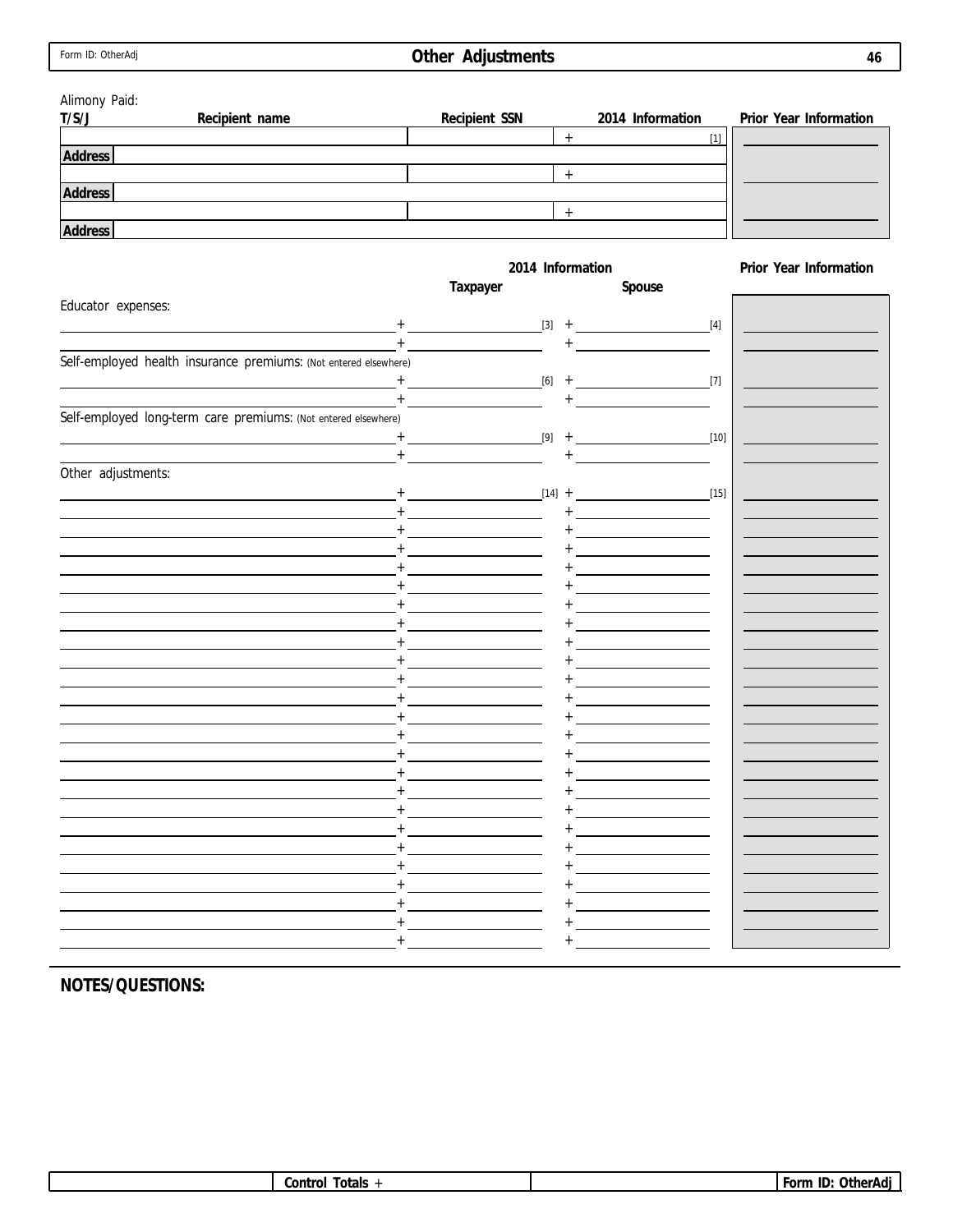|  | Form ID: Educate2 |
|--|-------------------|
|  |                   |

### **Student Loan Interest Paid**

**Complete this section if you paid interest on a qualified student loan in 2014 for qualified higher education expenses for you, your spouse, or a person who was your dependent when you took out the loan. Please provide all copies of Form 1098-E. Form 1098-E from the lender reports interest received in 2014. The amounts reported by the lender may differ from the amounts you actually paid.**

| Qualified loan interest recipient/lender | 2014<br>Interest Paid | Prior Year<br>Information |
|------------------------------------------|-----------------------|---------------------------|
|                                          |                       |                           |
|                                          |                       |                           |
|                                          |                       |                           |
|                                          |                       |                           |
|                                          |                       |                           |

|  |  | <b>Control</b><br>otals<br>--- |  | $\overline{\phantom{0}}$<br>$r$ Orm<br>. .<br>ducate <sup>.</sup><br>IU.<br>$\ddotsc$ |
|--|--|--------------------------------|--|---------------------------------------------------------------------------------------|
|--|--|--------------------------------|--|---------------------------------------------------------------------------------------|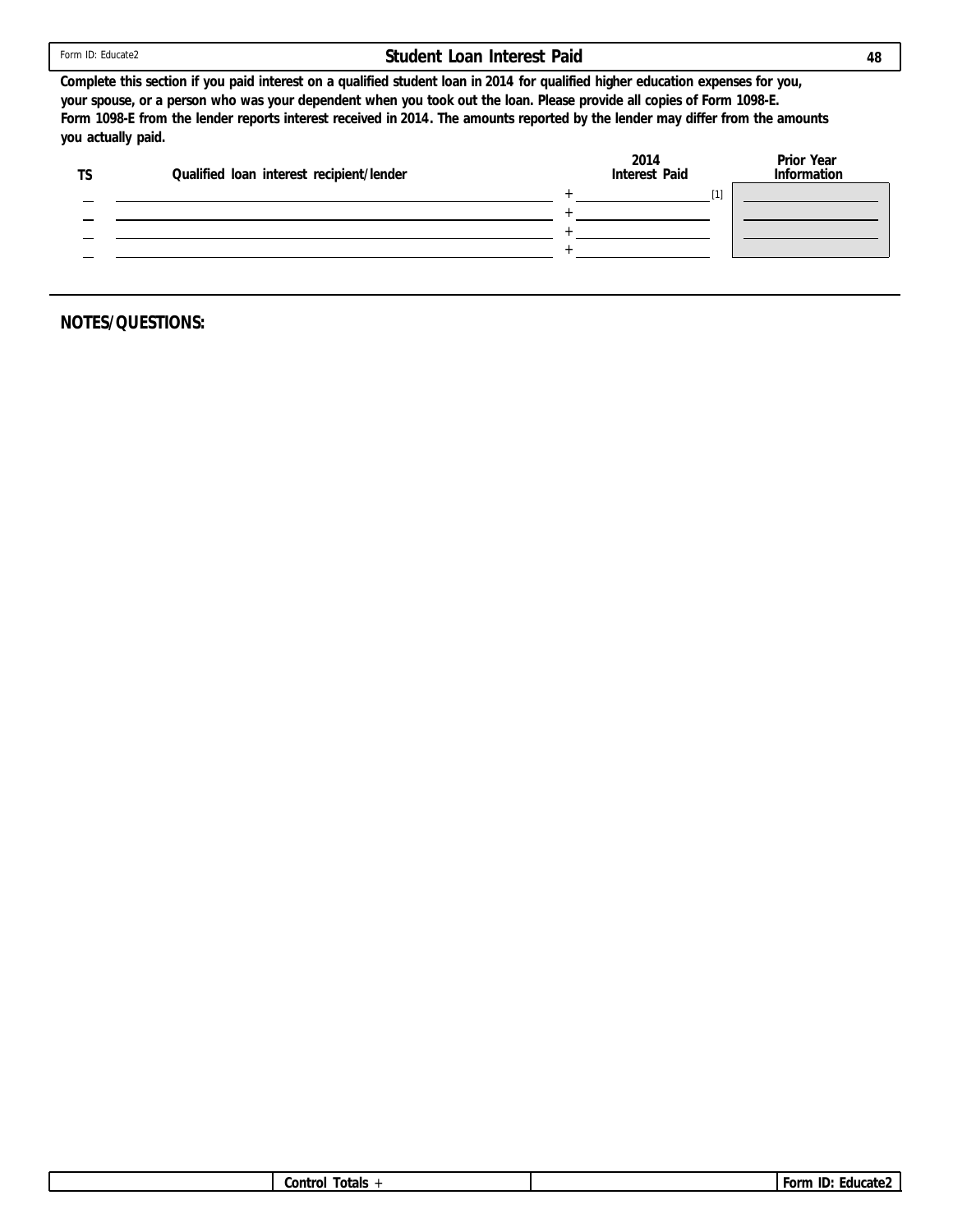|             | Form ID: A-1<br>Schedule A - Medical and Dental Expenses                                                                                                                                                                                                                                                                        |                                                                                               | 52                                      |
|-------------|---------------------------------------------------------------------------------------------------------------------------------------------------------------------------------------------------------------------------------------------------------------------------------------------------------------------------------|-----------------------------------------------------------------------------------------------|-----------------------------------------|
| T/S/J       | Medical and dental expenses, such as: Doctors, Dentists, Hospital/nursing home fees, Lab/x-ray fees,                                                                                                                                                                                                                            | 2014 Information                                                                              | Prior Year Information                  |
| $\Box$ [1]  | Medical supplies, Hearing aids, Eyeglasses/contact lenses, and Insurance reimbursements received<br><u> 1989 - Johann Stoff, deutscher Stoff, der Stoff, der Stoff, der Stoff, der Stoff, der Stoff, der Stoff, der S</u>                                                                                                       | [2]                                                                                           |                                         |
|             |                                                                                                                                                                                                                                                                                                                                 | <u> 1990 - Johann Barn, mars ann an t-Saint-</u><br>the control of the control of the control |                                         |
|             |                                                                                                                                                                                                                                                                                                                                 | <u> 1989 - Johann Barn, mars ann an t-Saint-</u>                                              |                                         |
|             |                                                                                                                                                                                                                                                                                                                                 | <u> 1990 - Johann Barn, mars ann an t-Saint-</u>                                              |                                         |
|             | Medical insurance premiums you paid: (Do not include pre-tax amounts paid by an employer-sponsored plan or amounts entered<br>elsewhere, such as amounts paid for your self-employed business (Sch C, Sch F, Sch K-1, etc.) or Medicare premiums entered<br>on Form SSA-1099.)                                                  |                                                                                               |                                         |
| [4]         | <u> 1989 - Johann Stoff, amerikansk politiker (* 1908)</u>                                                                                                                                                                                                                                                                      | $\sqrt{5}$                                                                                    |                                         |
|             | <u> 1989 - Johann Stoff, amerikansk politiker (d. 1989)</u>                                                                                                                                                                                                                                                                     |                                                                                               | <u> 1990 - Jan Barbara (</u>            |
|             | Long-term care premiums you paid: (Do not include pre-tax amounts paid by an employer-sponsored plan or amounts entered                                                                                                                                                                                                         |                                                                                               |                                         |
| $\Box$ [7]  | elsewhere, such as amounts paid for your self-employed business (Sch C, Sch F, Sch K-1, etc.))<br>the control of the control of the control of the control of the control of the control of the control of the control of the control of the control of the control of the control of the control of the control of the control |                                                                                               |                                         |
|             |                                                                                                                                                                                                                                                                                                                                 |                                                                                               |                                         |
| $[10]$      | Prescription medicines and drugs:<br><u> 1989 - Johann Barn, mars et al. (b. 1989)</u>                                                                                                                                                                                                                                          |                                                                                               |                                         |
|             | the control of the control of the control of the control of the control of the control of the control of the control of the control of the control of the control of the control of the control of the control of the control<br>the contract of the contract of the contract of the contract of the contract of                | <u> 1989 - Johann Barbara, martin a</u>                                                       |                                         |
|             | [13] Miles driven for medical items                                                                                                                                                                                                                                                                                             | $[14]$                                                                                        |                                         |
|             | Schedule A - Tax Expenses                                                                                                                                                                                                                                                                                                       |                                                                                               |                                         |
| T/S/J       |                                                                                                                                                                                                                                                                                                                                 | 2014 Information                                                                              | Prior Year Information                  |
| $[18]$      | State/local income taxes paid:                                                                                                                                                                                                                                                                                                  | $\overline{\hspace{1cm}}$ [19]                                                                |                                         |
|             | <u> 1989 - Johann Barbara, marka a shekara tsa 1989 - An tsa 1989 - An tsa 1989 - An tsa 1989 - An tsa 1989 - An</u>                                                                                                                                                                                                            | <u> 1989 - Johann Barn, mars ann an t-Amhair an t-A</u>                                       | <u> 1989 - Johann Barbara, martxa a</u> |
|             |                                                                                                                                                                                                                                                                                                                                 |                                                                                               |                                         |
|             | 2013 state and local income taxes paid in 2014:                                                                                                                                                                                                                                                                                 |                                                                                               |                                         |
| [21]        | <u> 1989 - Johann Stoff, deutscher Stoffen und der Stoffen und der Stoffen und der Stoffen und der Stoffen und der</u>                                                                                                                                                                                                          | [22]                                                                                          |                                         |
|             |                                                                                                                                                                                                                                                                                                                                 |                                                                                               |                                         |
| $\Box$ [24] | Real estate taxes paid:<br>the control of the control of the control of the control of the control of the control of the control of the control of the control of the control of the control of the control of the control of the control of the control                                                                        |                                                                                               |                                         |
|             |                                                                                                                                                                                                                                                                                                                                 |                                                                                               |                                         |
|             |                                                                                                                                                                                                                                                                                                                                 | $\overline{\phantom{a}}$ [25]                                                                 |                                         |
|             | Personal property taxes:                                                                                                                                                                                                                                                                                                        |                                                                                               |                                         |
| $\Box$ [27] | the control of the control of the control of the control of the control of the control of the control of the control of the control of the control of the control of the control of the control of the control of the control                                                                                                   | [28]                                                                                          |                                         |
|             | Other taxes, such as: foreign taxes and State disability taxes                                                                                                                                                                                                                                                                  |                                                                                               |                                         |
| $\Box$ [30] | <u> 1989 - Johann John Stone, markin film yn y brenin y brenin y brenin y brenin y brenin y brenin y brenin y br</u>                                                                                                                                                                                                            | [31]                                                                                          |                                         |
|             | <u> 1989 - Johann Stoff, amerikansk politiker (* 1908)</u>                                                                                                                                                                                                                                                                      |                                                                                               |                                         |
| [36]        | Sales tax paid on major purchases:<br><u> 1980 - Johann Barbara, martxa eta batailaria (h. 1980).</u>                                                                                                                                                                                                                           | [37]                                                                                          |                                         |
|             |                                                                                                                                                                                                                                                                                                                                 |                                                                                               |                                         |
| $[39]$      | Sales tax paid on actual expenses:<br>the contract of the contract of the contract of the contract of the contract of the contract of the contract of                                                                                                                                                                           | [40]                                                                                          |                                         |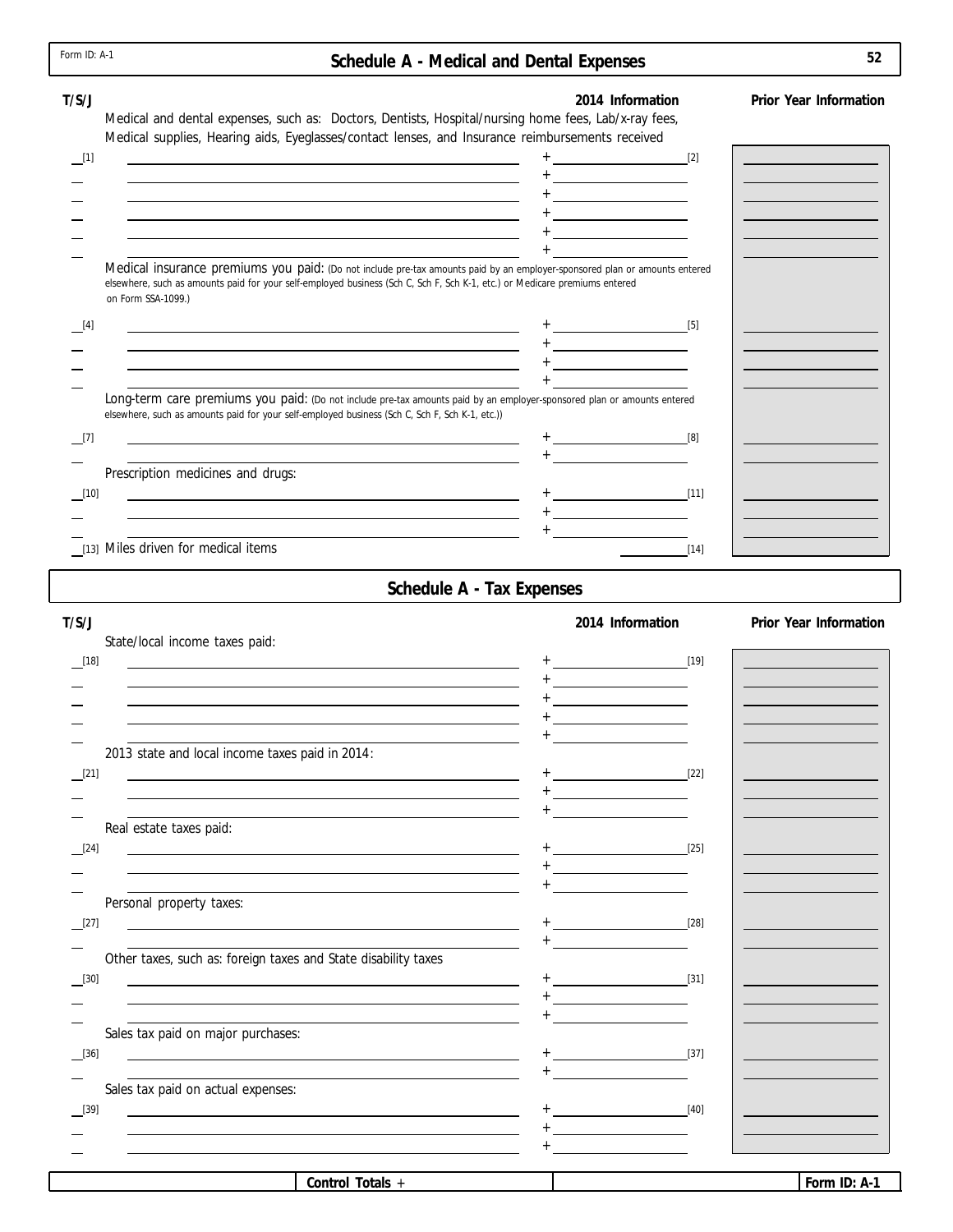| 2014<br>2014<br>2014<br>Type* Mortgage Ins. Prior Year Information<br>Premiums Paid<br>Interest Paid[2]<br>Points Paid<br>Home mortgage interest: From Form 1098<br>$\begin{bmatrix} 1 \end{bmatrix}$<br>$-$ + $     -$<br><u> 1989 - Johann John Stein, mars et al. († 1908)</u><br>$ +$ $      -$<br>$+$ $-$<br>$+$ $  -$<br><u> 1980 - Johann Barbara, martxa alemaniar a</u><br>*Mortgage Types<br>Blank = Used to buy, build or improve main/qualified second home 1 = Not used to buy, build, improve home or investment<br>3 = Used to pay off previous mortgage, excess proceeds invested<br>4 = Taken out before 7/1/82 and secured by home used by taxpayer<br>$2 =$ Used to pay off previous mortgage<br>T/S/J<br>Payee's Name<br>SSN or EIN<br>2014 Information<br>Prior Year Information<br>Other, such as: Home mortgage interest paid to individuals<br>$+$<br>$[4]$<br>$[5]$<br>Address<br>City, state and zip code<br>$+$<br>Address<br>City, state and zip code<br>Name and address of other person who received Form 1098 for jointly liable mortgage interest you paid -<br>Payer's/Borrower's name<br><u> 1989 - Johann Barn, amerikansk politiker (d. 1989)</u><br>$[7]$<br><b>Street Address</b><br>City/State/Zip code<br><u> 1989 - Johann Barn, mars eta biztanleria (h. 1918).</u><br>Refinancing Points paid in 2014 -<br>Taxpayer/Spouse/Joint (T, S, J)<br>$\Box$ [11]<br>Recipient/Lender name<br>Total points paid at time of refinance<br>Percentage of principal exceeding original mortgage (For AMT adjustment)<br>Points deemed as paid in 2014 (Preparer use only)<br>$[12]$<br>$+$ $-$<br>Date of refinance<br>Term of new loan (in months)<br>Reported on Form 1098 in 2014<br>Taxpayer/Spouse/Joint (T, S, J)<br>Recipient/Lender name<br>Total points paid at time of refinance<br>Percentage of principal exceeding original mortgage (For AMT adjustment)<br>Points deemed as paid in 2014 (Preparer use only)<br>Date of refinance<br>Term of new loan (in months)<br>Reported on Form 1098 in 2014<br>T/S/J<br>2014 Information<br>Investment interest expense, other than on Schedule(s) K-1:<br>$+$ [16]<br><u> 1989 - Johann Stoff, amerikansk politiker (* 1908)</u><br><u> 1989 - Johann Barnett, fransk kongresu</u><br>Control Totals +<br>Form ID: A-2 | Form ID: A-2 | Interest Expenses |  | 53 |
|--------------------------------------------------------------------------------------------------------------------------------------------------------------------------------------------------------------------------------------------------------------------------------------------------------------------------------------------------------------------------------------------------------------------------------------------------------------------------------------------------------------------------------------------------------------------------------------------------------------------------------------------------------------------------------------------------------------------------------------------------------------------------------------------------------------------------------------------------------------------------------------------------------------------------------------------------------------------------------------------------------------------------------------------------------------------------------------------------------------------------------------------------------------------------------------------------------------------------------------------------------------------------------------------------------------------------------------------------------------------------------------------------------------------------------------------------------------------------------------------------------------------------------------------------------------------------------------------------------------------------------------------------------------------------------------------------------------------------------------------------------------------------------------------------------------------------------------------------------------------------------------------------------------------------------------------------------------------------------------------------------------------------------------------------------------------------------------------------------------------------------------------------------------------------------------------------------------------------------------------------------------------------------------------------------------|--------------|-------------------|--|----|
|                                                                                                                                                                                                                                                                                                                                                                                                                                                                                                                                                                                                                                                                                                                                                                                                                                                                                                                                                                                                                                                                                                                                                                                                                                                                                                                                                                                                                                                                                                                                                                                                                                                                                                                                                                                                                                                                                                                                                                                                                                                                                                                                                                                                                                                                                                              | T/S/J        |                   |  |    |
|                                                                                                                                                                                                                                                                                                                                                                                                                                                                                                                                                                                                                                                                                                                                                                                                                                                                                                                                                                                                                                                                                                                                                                                                                                                                                                                                                                                                                                                                                                                                                                                                                                                                                                                                                                                                                                                                                                                                                                                                                                                                                                                                                                                                                                                                                                              |              |                   |  |    |
|                                                                                                                                                                                                                                                                                                                                                                                                                                                                                                                                                                                                                                                                                                                                                                                                                                                                                                                                                                                                                                                                                                                                                                                                                                                                                                                                                                                                                                                                                                                                                                                                                                                                                                                                                                                                                                                                                                                                                                                                                                                                                                                                                                                                                                                                                                              |              |                   |  |    |
|                                                                                                                                                                                                                                                                                                                                                                                                                                                                                                                                                                                                                                                                                                                                                                                                                                                                                                                                                                                                                                                                                                                                                                                                                                                                                                                                                                                                                                                                                                                                                                                                                                                                                                                                                                                                                                                                                                                                                                                                                                                                                                                                                                                                                                                                                                              |              |                   |  |    |
|                                                                                                                                                                                                                                                                                                                                                                                                                                                                                                                                                                                                                                                                                                                                                                                                                                                                                                                                                                                                                                                                                                                                                                                                                                                                                                                                                                                                                                                                                                                                                                                                                                                                                                                                                                                                                                                                                                                                                                                                                                                                                                                                                                                                                                                                                                              |              |                   |  |    |
|                                                                                                                                                                                                                                                                                                                                                                                                                                                                                                                                                                                                                                                                                                                                                                                                                                                                                                                                                                                                                                                                                                                                                                                                                                                                                                                                                                                                                                                                                                                                                                                                                                                                                                                                                                                                                                                                                                                                                                                                                                                                                                                                                                                                                                                                                                              |              |                   |  |    |
|                                                                                                                                                                                                                                                                                                                                                                                                                                                                                                                                                                                                                                                                                                                                                                                                                                                                                                                                                                                                                                                                                                                                                                                                                                                                                                                                                                                                                                                                                                                                                                                                                                                                                                                                                                                                                                                                                                                                                                                                                                                                                                                                                                                                                                                                                                              |              |                   |  |    |
|                                                                                                                                                                                                                                                                                                                                                                                                                                                                                                                                                                                                                                                                                                                                                                                                                                                                                                                                                                                                                                                                                                                                                                                                                                                                                                                                                                                                                                                                                                                                                                                                                                                                                                                                                                                                                                                                                                                                                                                                                                                                                                                                                                                                                                                                                                              |              |                   |  |    |
|                                                                                                                                                                                                                                                                                                                                                                                                                                                                                                                                                                                                                                                                                                                                                                                                                                                                                                                                                                                                                                                                                                                                                                                                                                                                                                                                                                                                                                                                                                                                                                                                                                                                                                                                                                                                                                                                                                                                                                                                                                                                                                                                                                                                                                                                                                              |              |                   |  |    |
|                                                                                                                                                                                                                                                                                                                                                                                                                                                                                                                                                                                                                                                                                                                                                                                                                                                                                                                                                                                                                                                                                                                                                                                                                                                                                                                                                                                                                                                                                                                                                                                                                                                                                                                                                                                                                                                                                                                                                                                                                                                                                                                                                                                                                                                                                                              |              |                   |  |    |
|                                                                                                                                                                                                                                                                                                                                                                                                                                                                                                                                                                                                                                                                                                                                                                                                                                                                                                                                                                                                                                                                                                                                                                                                                                                                                                                                                                                                                                                                                                                                                                                                                                                                                                                                                                                                                                                                                                                                                                                                                                                                                                                                                                                                                                                                                                              |              |                   |  |    |
|                                                                                                                                                                                                                                                                                                                                                                                                                                                                                                                                                                                                                                                                                                                                                                                                                                                                                                                                                                                                                                                                                                                                                                                                                                                                                                                                                                                                                                                                                                                                                                                                                                                                                                                                                                                                                                                                                                                                                                                                                                                                                                                                                                                                                                                                                                              |              |                   |  |    |
|                                                                                                                                                                                                                                                                                                                                                                                                                                                                                                                                                                                                                                                                                                                                                                                                                                                                                                                                                                                                                                                                                                                                                                                                                                                                                                                                                                                                                                                                                                                                                                                                                                                                                                                                                                                                                                                                                                                                                                                                                                                                                                                                                                                                                                                                                                              |              |                   |  |    |
|                                                                                                                                                                                                                                                                                                                                                                                                                                                                                                                                                                                                                                                                                                                                                                                                                                                                                                                                                                                                                                                                                                                                                                                                                                                                                                                                                                                                                                                                                                                                                                                                                                                                                                                                                                                                                                                                                                                                                                                                                                                                                                                                                                                                                                                                                                              |              |                   |  |    |
|                                                                                                                                                                                                                                                                                                                                                                                                                                                                                                                                                                                                                                                                                                                                                                                                                                                                                                                                                                                                                                                                                                                                                                                                                                                                                                                                                                                                                                                                                                                                                                                                                                                                                                                                                                                                                                                                                                                                                                                                                                                                                                                                                                                                                                                                                                              |              |                   |  |    |
|                                                                                                                                                                                                                                                                                                                                                                                                                                                                                                                                                                                                                                                                                                                                                                                                                                                                                                                                                                                                                                                                                                                                                                                                                                                                                                                                                                                                                                                                                                                                                                                                                                                                                                                                                                                                                                                                                                                                                                                                                                                                                                                                                                                                                                                                                                              |              |                   |  |    |
|                                                                                                                                                                                                                                                                                                                                                                                                                                                                                                                                                                                                                                                                                                                                                                                                                                                                                                                                                                                                                                                                                                                                                                                                                                                                                                                                                                                                                                                                                                                                                                                                                                                                                                                                                                                                                                                                                                                                                                                                                                                                                                                                                                                                                                                                                                              | T/S/J        |                   |  |    |
|                                                                                                                                                                                                                                                                                                                                                                                                                                                                                                                                                                                                                                                                                                                                                                                                                                                                                                                                                                                                                                                                                                                                                                                                                                                                                                                                                                                                                                                                                                                                                                                                                                                                                                                                                                                                                                                                                                                                                                                                                                                                                                                                                                                                                                                                                                              |              |                   |  |    |
|                                                                                                                                                                                                                                                                                                                                                                                                                                                                                                                                                                                                                                                                                                                                                                                                                                                                                                                                                                                                                                                                                                                                                                                                                                                                                                                                                                                                                                                                                                                                                                                                                                                                                                                                                                                                                                                                                                                                                                                                                                                                                                                                                                                                                                                                                                              |              |                   |  |    |
|                                                                                                                                                                                                                                                                                                                                                                                                                                                                                                                                                                                                                                                                                                                                                                                                                                                                                                                                                                                                                                                                                                                                                                                                                                                                                                                                                                                                                                                                                                                                                                                                                                                                                                                                                                                                                                                                                                                                                                                                                                                                                                                                                                                                                                                                                                              |              |                   |  |    |
|                                                                                                                                                                                                                                                                                                                                                                                                                                                                                                                                                                                                                                                                                                                                                                                                                                                                                                                                                                                                                                                                                                                                                                                                                                                                                                                                                                                                                                                                                                                                                                                                                                                                                                                                                                                                                                                                                                                                                                                                                                                                                                                                                                                                                                                                                                              |              |                   |  |    |
|                                                                                                                                                                                                                                                                                                                                                                                                                                                                                                                                                                                                                                                                                                                                                                                                                                                                                                                                                                                                                                                                                                                                                                                                                                                                                                                                                                                                                                                                                                                                                                                                                                                                                                                                                                                                                                                                                                                                                                                                                                                                                                                                                                                                                                                                                                              |              |                   |  |    |
|                                                                                                                                                                                                                                                                                                                                                                                                                                                                                                                                                                                                                                                                                                                                                                                                                                                                                                                                                                                                                                                                                                                                                                                                                                                                                                                                                                                                                                                                                                                                                                                                                                                                                                                                                                                                                                                                                                                                                                                                                                                                                                                                                                                                                                                                                                              |              |                   |  |    |
|                                                                                                                                                                                                                                                                                                                                                                                                                                                                                                                                                                                                                                                                                                                                                                                                                                                                                                                                                                                                                                                                                                                                                                                                                                                                                                                                                                                                                                                                                                                                                                                                                                                                                                                                                                                                                                                                                                                                                                                                                                                                                                                                                                                                                                                                                                              |              |                   |  |    |
|                                                                                                                                                                                                                                                                                                                                                                                                                                                                                                                                                                                                                                                                                                                                                                                                                                                                                                                                                                                                                                                                                                                                                                                                                                                                                                                                                                                                                                                                                                                                                                                                                                                                                                                                                                                                                                                                                                                                                                                                                                                                                                                                                                                                                                                                                                              |              |                   |  |    |
|                                                                                                                                                                                                                                                                                                                                                                                                                                                                                                                                                                                                                                                                                                                                                                                                                                                                                                                                                                                                                                                                                                                                                                                                                                                                                                                                                                                                                                                                                                                                                                                                                                                                                                                                                                                                                                                                                                                                                                                                                                                                                                                                                                                                                                                                                                              |              |                   |  |    |
|                                                                                                                                                                                                                                                                                                                                                                                                                                                                                                                                                                                                                                                                                                                                                                                                                                                                                                                                                                                                                                                                                                                                                                                                                                                                                                                                                                                                                                                                                                                                                                                                                                                                                                                                                                                                                                                                                                                                                                                                                                                                                                                                                                                                                                                                                                              |              |                   |  |    |
|                                                                                                                                                                                                                                                                                                                                                                                                                                                                                                                                                                                                                                                                                                                                                                                                                                                                                                                                                                                                                                                                                                                                                                                                                                                                                                                                                                                                                                                                                                                                                                                                                                                                                                                                                                                                                                                                                                                                                                                                                                                                                                                                                                                                                                                                                                              |              |                   |  |    |
|                                                                                                                                                                                                                                                                                                                                                                                                                                                                                                                                                                                                                                                                                                                                                                                                                                                                                                                                                                                                                                                                                                                                                                                                                                                                                                                                                                                                                                                                                                                                                                                                                                                                                                                                                                                                                                                                                                                                                                                                                                                                                                                                                                                                                                                                                                              |              |                   |  |    |
|                                                                                                                                                                                                                                                                                                                                                                                                                                                                                                                                                                                                                                                                                                                                                                                                                                                                                                                                                                                                                                                                                                                                                                                                                                                                                                                                                                                                                                                                                                                                                                                                                                                                                                                                                                                                                                                                                                                                                                                                                                                                                                                                                                                                                                                                                                              |              |                   |  |    |
|                                                                                                                                                                                                                                                                                                                                                                                                                                                                                                                                                                                                                                                                                                                                                                                                                                                                                                                                                                                                                                                                                                                                                                                                                                                                                                                                                                                                                                                                                                                                                                                                                                                                                                                                                                                                                                                                                                                                                                                                                                                                                                                                                                                                                                                                                                              |              |                   |  |    |
|                                                                                                                                                                                                                                                                                                                                                                                                                                                                                                                                                                                                                                                                                                                                                                                                                                                                                                                                                                                                                                                                                                                                                                                                                                                                                                                                                                                                                                                                                                                                                                                                                                                                                                                                                                                                                                                                                                                                                                                                                                                                                                                                                                                                                                                                                                              |              |                   |  |    |
|                                                                                                                                                                                                                                                                                                                                                                                                                                                                                                                                                                                                                                                                                                                                                                                                                                                                                                                                                                                                                                                                                                                                                                                                                                                                                                                                                                                                                                                                                                                                                                                                                                                                                                                                                                                                                                                                                                                                                                                                                                                                                                                                                                                                                                                                                                              |              |                   |  |    |
|                                                                                                                                                                                                                                                                                                                                                                                                                                                                                                                                                                                                                                                                                                                                                                                                                                                                                                                                                                                                                                                                                                                                                                                                                                                                                                                                                                                                                                                                                                                                                                                                                                                                                                                                                                                                                                                                                                                                                                                                                                                                                                                                                                                                                                                                                                              |              |                   |  |    |
|                                                                                                                                                                                                                                                                                                                                                                                                                                                                                                                                                                                                                                                                                                                                                                                                                                                                                                                                                                                                                                                                                                                                                                                                                                                                                                                                                                                                                                                                                                                                                                                                                                                                                                                                                                                                                                                                                                                                                                                                                                                                                                                                                                                                                                                                                                              |              |                   |  |    |
|                                                                                                                                                                                                                                                                                                                                                                                                                                                                                                                                                                                                                                                                                                                                                                                                                                                                                                                                                                                                                                                                                                                                                                                                                                                                                                                                                                                                                                                                                                                                                                                                                                                                                                                                                                                                                                                                                                                                                                                                                                                                                                                                                                                                                                                                                                              |              |                   |  |    |
|                                                                                                                                                                                                                                                                                                                                                                                                                                                                                                                                                                                                                                                                                                                                                                                                                                                                                                                                                                                                                                                                                                                                                                                                                                                                                                                                                                                                                                                                                                                                                                                                                                                                                                                                                                                                                                                                                                                                                                                                                                                                                                                                                                                                                                                                                                              |              |                   |  |    |
|                                                                                                                                                                                                                                                                                                                                                                                                                                                                                                                                                                                                                                                                                                                                                                                                                                                                                                                                                                                                                                                                                                                                                                                                                                                                                                                                                                                                                                                                                                                                                                                                                                                                                                                                                                                                                                                                                                                                                                                                                                                                                                                                                                                                                                                                                                              |              |                   |  |    |
|                                                                                                                                                                                                                                                                                                                                                                                                                                                                                                                                                                                                                                                                                                                                                                                                                                                                                                                                                                                                                                                                                                                                                                                                                                                                                                                                                                                                                                                                                                                                                                                                                                                                                                                                                                                                                                                                                                                                                                                                                                                                                                                                                                                                                                                                                                              |              |                   |  |    |
|                                                                                                                                                                                                                                                                                                                                                                                                                                                                                                                                                                                                                                                                                                                                                                                                                                                                                                                                                                                                                                                                                                                                                                                                                                                                                                                                                                                                                                                                                                                                                                                                                                                                                                                                                                                                                                                                                                                                                                                                                                                                                                                                                                                                                                                                                                              |              |                   |  |    |
|                                                                                                                                                                                                                                                                                                                                                                                                                                                                                                                                                                                                                                                                                                                                                                                                                                                                                                                                                                                                                                                                                                                                                                                                                                                                                                                                                                                                                                                                                                                                                                                                                                                                                                                                                                                                                                                                                                                                                                                                                                                                                                                                                                                                                                                                                                              |              |                   |  |    |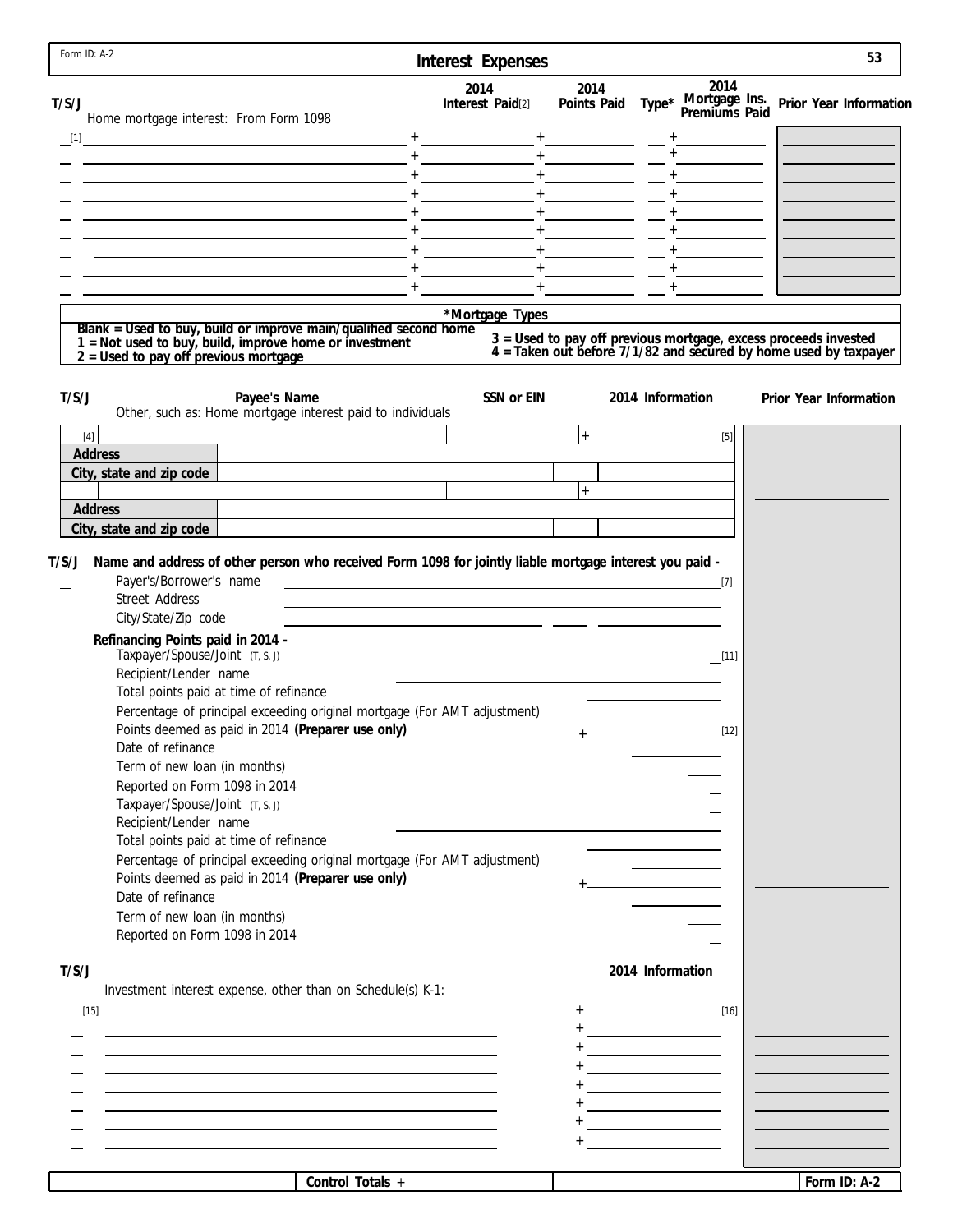#### **Charitable Contributions 54**

| T/S/J                                                                                                                   |         | 2014 Information                                                                                                     | Prior Year Information |
|-------------------------------------------------------------------------------------------------------------------------|---------|----------------------------------------------------------------------------------------------------------------------|------------------------|
| Contributions made by cash or check (including out-of-pocket expenses)                                                  |         |                                                                                                                      |                        |
| [2]<br>and the control of the control of the control of the control of the control of the control of the control of the | $+$ [3] |                                                                                                                      |                        |
| the contract of the contract of the contract of the contract of the contract of the contract of the contract of         |         | <u> 1989 - Andrea Aonaich an t-Aonaich an t-Aonaich an t-Aonaich an t-Aonaich an t-Aonaich an t-Aonaich an t-Aon</u> |                        |
|                                                                                                                         |         | <u> 1989 - Jan Barnett, fransk politik (</u>                                                                         |                        |
|                                                                                                                         |         | the control of the control of the                                                                                    |                        |
|                                                                                                                         |         |                                                                                                                      |                        |
|                                                                                                                         |         | <u> 1980 - Jan Stein Stein Stein Stein Stein Stein Stein Stein Stein Stein Stein Stein Stein Stein Stein Stein S</u> |                        |
|                                                                                                                         |         | the company of the company of the company                                                                            |                        |
|                                                                                                                         |         | <u> 1990 - Jan James James Barnett, p</u>                                                                            |                        |
|                                                                                                                         |         |                                                                                                                      |                        |
| Volunteer miles driven<br>$[5]$                                                                                         |         | [6]                                                                                                                  |                        |
| Noncash items, such as: Goodwill/Salvation Army/clothing/household goods                                                |         |                                                                                                                      |                        |
| [8]                                                                                                                     |         | [9]                                                                                                                  |                        |
|                                                                                                                         |         |                                                                                                                      |                        |
|                                                                                                                         |         |                                                                                                                      |                        |
|                                                                                                                         |         |                                                                                                                      |                        |
|                                                                                                                         |         |                                                                                                                      |                        |
|                                                                                                                         |         |                                                                                                                      |                        |

#### **Miscellaneous Deductions**

Unreimbursed expenses, such as: Uniforms, Professional dues,

**T/S/J 2014 Information Prior Year Information**

Business publications, Job seeking expenses, Educational expenses[11] [12] + + +  $\overline{\phantom{0}}$ +  $\overline{\phantom{0}}$ + Union dues: + [14] [15] + Tax preparation fees + [17] [18] Other expenses, subject to 2% AGI limit, such as: Legal/accounting/custodial fees  $\frac{[20]}{[21]}$   $\frac{1}{[21]}$ + + + + [23] Safe deposit box rental the contract of the contract of the contract of the contract of the contract of the contract of the contract of the contract of the contract of the contract of the contract of the contract of t Investment expenses, other than on Schedule(s) K-1 or Form(s) 1099-DIV/INT: [26] [27] + +  $\equiv$ + Other expenses, not subject to the 2% AGI limit: [30] [31] + +  $\overline{\phantom{0}}$ + + Gambling losses: (Enter only if you have gambling income) + [33] [34] +

| -<br>'otals<br>Control | . .<br>ID:<br>u Form |
|------------------------|----------------------|
|                        |                      |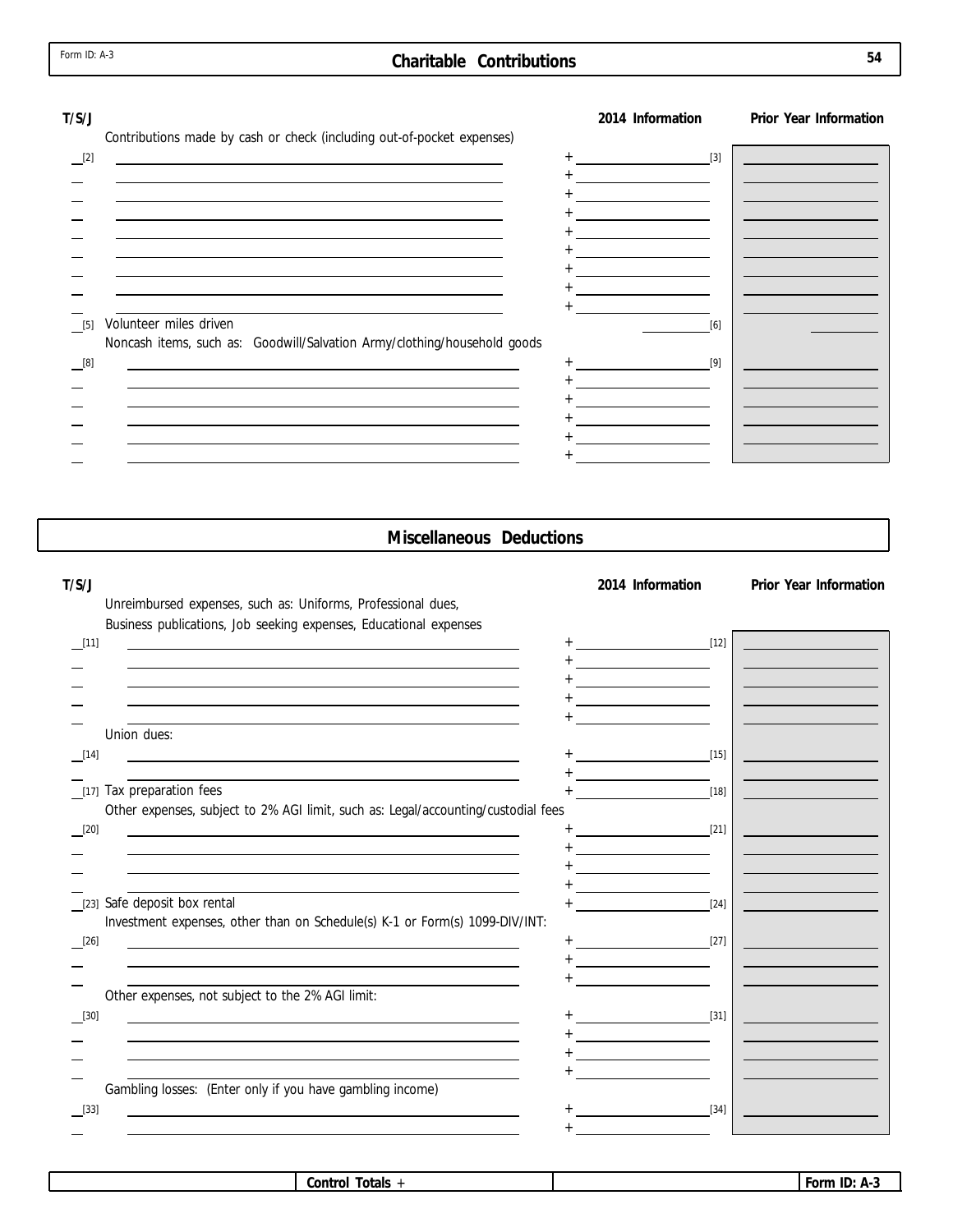| Form ID: 2106 |  |
|---------------|--|
|---------------|--|

# **Employee Business Expenses**

| Preparer use only                                                                                             |                                                                                                                                                                                                                                                                                                                                                                                                                                                            |                        |
|---------------------------------------------------------------------------------------------------------------|------------------------------------------------------------------------------------------------------------------------------------------------------------------------------------------------------------------------------------------------------------------------------------------------------------------------------------------------------------------------------------------------------------------------------------------------------------|------------------------|
|                                                                                                               | 2014 Information                                                                                                                                                                                                                                                                                                                                                                                                                                           | Prior Year Information |
| Taxpayer/Spouse (T, S)                                                                                        | $\equiv$ [2]                                                                                                                                                                                                                                                                                                                                                                                                                                               |                        |
| Occupation in which expenses were incurred                                                                    | $[3]$                                                                                                                                                                                                                                                                                                                                                                                                                                                      |                        |
| State postal code<br>If the employee expenses were from an occupation listed below, enter the applicable code | [5]                                                                                                                                                                                                                                                                                                                                                                                                                                                        |                        |
| 1 = Qualified performing artist, 2 = Handicapped employee, 3 = Fee-basis official                             | $\_$ [6]                                                                                                                                                                                                                                                                                                                                                                                                                                                   |                        |
| Mark if these employee expenses are related to qualified services as a minister or religious worker           | $\boxed{10}$                                                                                                                                                                                                                                                                                                                                                                                                                                               |                        |
| Parking fees and tolls                                                                                        | $[17]$                                                                                                                                                                                                                                                                                                                                                                                                                                                     |                        |
| Local transportation                                                                                          | $[19]$                                                                                                                                                                                                                                                                                                                                                                                                                                                     |                        |
| Travel expenses                                                                                               | <b>+</b> <u>Construction</u> in the construction<br>$[22]$                                                                                                                                                                                                                                                                                                                                                                                                 |                        |
| Other business expenses:                                                                                      |                                                                                                                                                                                                                                                                                                                                                                                                                                                            |                        |
|                                                                                                               |                                                                                                                                                                                                                                                                                                                                                                                                                                                            |                        |
|                                                                                                               | $+ \underbrace{\hspace{2.5cm}}_{\hspace{2.5cm} \underbrace{\hspace{2.5cm}}_{\hspace{2.5cm} \underbrace{\hspace{2.5cm}}_{\hspace{2.5cm} \underbrace{\hspace{2.5cm}}_{\hspace{2.5cm} \underbrace{\hspace{2.5cm}}_{\hspace{2.5cm} \underbrace{\hspace{2.5cm}}_{\hspace{2.5cm} \underbrace{\hspace{2.5cm}}_{\hspace{2.5cm} \underbrace{\hspace{2.5cm}}_{\hspace{2.5cm} \underbrace{\hspace{2.5cm}}_{\hspace{2.5cm} \underbrace{\hspace{2.5cm}}_{\hspace{2.5cm$ |                        |
|                                                                                                               |                                                                                                                                                                                                                                                                                                                                                                                                                                                            |                        |
|                                                                                                               |                                                                                                                                                                                                                                                                                                                                                                                                                                                            |                        |
|                                                                                                               |                                                                                                                                                                                                                                                                                                                                                                                                                                                            |                        |
|                                                                                                               |                                                                                                                                                                                                                                                                                                                                                                                                                                                            |                        |
|                                                                                                               |                                                                                                                                                                                                                                                                                                                                                                                                                                                            |                        |
|                                                                                                               |                                                                                                                                                                                                                                                                                                                                                                                                                                                            |                        |
|                                                                                                               |                                                                                                                                                                                                                                                                                                                                                                                                                                                            |                        |
|                                                                                                               |                                                                                                                                                                                                                                                                                                                                                                                                                                                            |                        |
|                                                                                                               |                                                                                                                                                                                                                                                                                                                                                                                                                                                            |                        |
|                                                                                                               |                                                                                                                                                                                                                                                                                                                                                                                                                                                            |                        |
|                                                                                                               |                                                                                                                                                                                                                                                                                                                                                                                                                                                            |                        |
|                                                                                                               |                                                                                                                                                                                                                                                                                                                                                                                                                                                            |                        |
|                                                                                                               |                                                                                                                                                                                                                                                                                                                                                                                                                                                            |                        |
|                                                                                                               |                                                                                                                                                                                                                                                                                                                                                                                                                                                            |                        |
|                                                                                                               |                                                                                                                                                                                                                                                                                                                                                                                                                                                            |                        |
|                                                                                                               |                                                                                                                                                                                                                                                                                                                                                                                                                                                            |                        |
|                                                                                                               |                                                                                                                                                                                                                                                                                                                                                                                                                                                            |                        |
|                                                                                                               |                                                                                                                                                                                                                                                                                                                                                                                                                                                            |                        |
|                                                                                                               |                                                                                                                                                                                                                                                                                                                                                                                                                                                            |                        |
|                                                                                                               |                                                                                                                                                                                                                                                                                                                                                                                                                                                            |                        |
|                                                                                                               |                                                                                                                                                                                                                                                                                                                                                                                                                                                            |                        |
|                                                                                                               | <u> 1980 - Jan Barbara Barat, prima politik po</u>                                                                                                                                                                                                                                                                                                                                                                                                         |                        |
|                                                                                                               |                                                                                                                                                                                                                                                                                                                                                                                                                                                            |                        |
|                                                                                                               |                                                                                                                                                                                                                                                                                                                                                                                                                                                            |                        |
|                                                                                                               |                                                                                                                                                                                                                                                                                                                                                                                                                                                            |                        |
|                                                                                                               |                                                                                                                                                                                                                                                                                                                                                                                                                                                            |                        |
|                                                                                                               |                                                                                                                                                                                                                                                                                                                                                                                                                                                            |                        |
|                                                                                                               |                                                                                                                                                                                                                                                                                                                                                                                                                                                            |                        |
|                                                                                                               |                                                                                                                                                                                                                                                                                                                                                                                                                                                            |                        |
|                                                                                                               |                                                                                                                                                                                                                                                                                                                                                                                                                                                            |                        |
|                                                                                                               |                                                                                                                                                                                                                                                                                                                                                                                                                                                            |                        |
|                                                                                                               |                                                                                                                                                                                                                                                                                                                                                                                                                                                            |                        |
| Nonvehicle depreciation                                                                                       | $[28]$                                                                                                                                                                                                                                                                                                                                                                                                                                                     |                        |
| Meals and entertainment                                                                                       | $[31]$                                                                                                                                                                                                                                                                                                                                                                                                                                                     |                        |
| Meals for individuals subject to DOT hours of service limitation                                              | $[33]$                                                                                                                                                                                                                                                                                                                                                                                                                                                     |                        |
| Employer Reimbursements                                                                                       |                                                                                                                                                                                                                                                                                                                                                                                                                                                            |                        |
| Enter Reimbursements not entered on Screen W2, Box 12, Code L                                                 |                                                                                                                                                                                                                                                                                                                                                                                                                                                            |                        |
|                                                                                                               | 2014 Information                                                                                                                                                                                                                                                                                                                                                                                                                                           | Prior Year Information |
| Reimbursements for other expenses not included on Form W-2                                                    | [60]<br><u>and the contract of the contract of the contract of the contract of the contract of the contract of the contract of the contract of the contract of the contract of the contract of the contract of the contract of the contr</u>                                                                                                                                                                                                               |                        |
| Reimbursements for meals and entertainment not included on Form W-2                                           | <u> 1999 - Andrea State</u><br>$[62]$                                                                                                                                                                                                                                                                                                                                                                                                                      |                        |
| Reimbursements for meals for DOT service limitation not included on Form W-2                                  | $[64]$<br><u> 1980 - Jan Barnett, fransk politiker</u><br>$^{+}$                                                                                                                                                                                                                                                                                                                                                                                           |                        |
| Control Totals +                                                                                              |                                                                                                                                                                                                                                                                                                                                                                                                                                                            | Form ID: 2106          |
|                                                                                                               |                                                                                                                                                                                                                                                                                                                                                                                                                                                            |                        |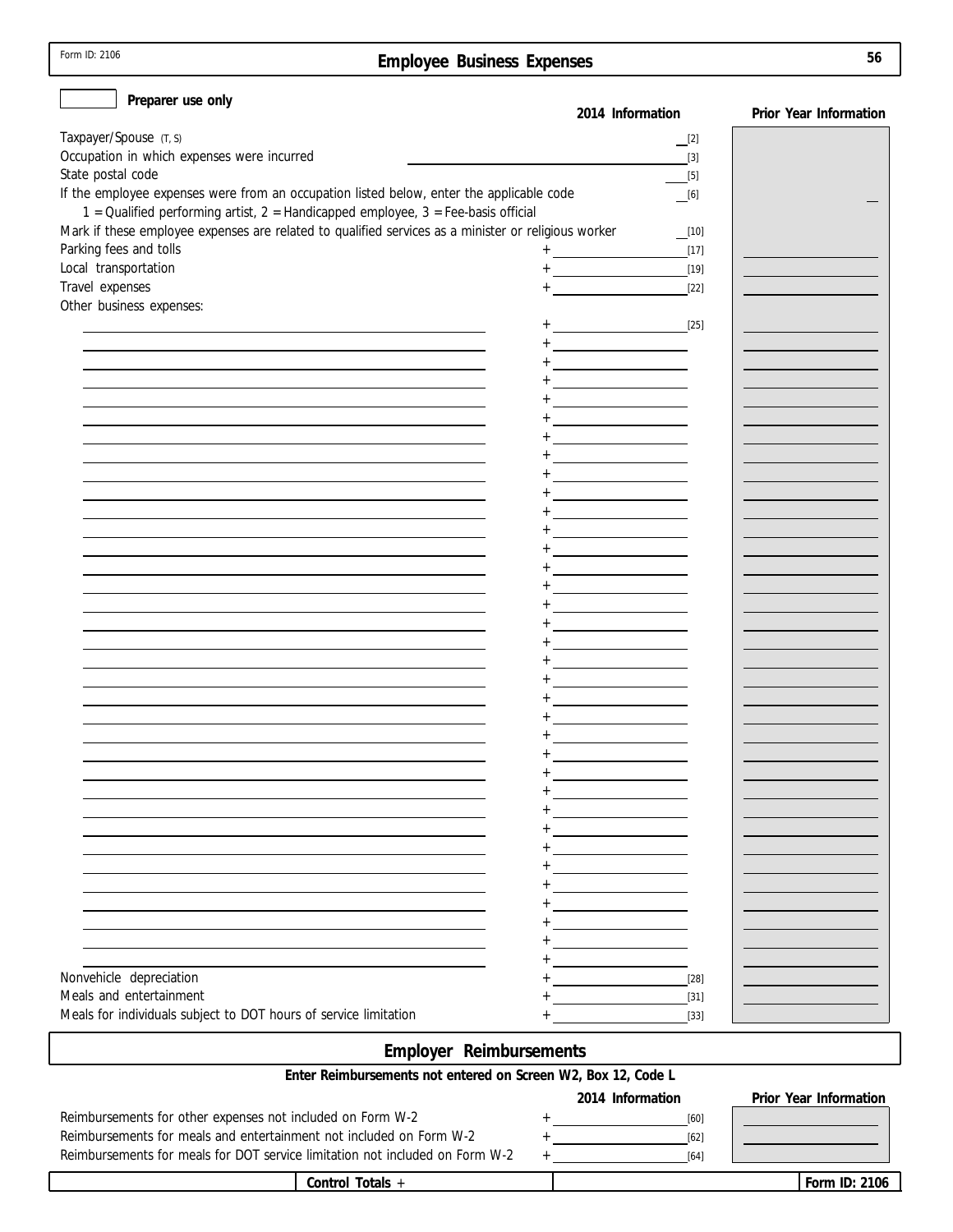# **Employee Business Expenses**

| Preparer use only                          |     |
|--------------------------------------------|-----|
| Taxpayer/Spouse (T, S)                     |     |
| Occupation in which expenses were incurred | [3] |
| State postal code                          |     |

| <b>Vehicle Questions</b>                                                                             |                  |                        |
|------------------------------------------------------------------------------------------------------|------------------|------------------------|
|                                                                                                      | 2014 Information | Prior Year Information |
| If you used your automobile for work purposes, please answer the following questions:                |                  |                        |
| Was the vehicle available for off-duty personal use? (Y, N, Blank = Not applicable)                  | $\_$ [5]         |                        |
| Was another vehicle available for personal use? $(Y, N)$                                             | $\Box$ [7]       |                        |
| Do you have evidence to support your deduction? $(1 = Yes - written, 2 = Yes - not written, 3 = No)$ | $\boxed{9}$      |                        |

|             | Vehicle Information    |         |
|-------------|------------------------|---------|
| Vehicle 1 - | Date placed in service | $[11]$  |
|             | Description            | $[12]$  |
|             | Comments               |         |
| Vehicle 2 - | Date placed in service | $[62]$  |
|             | Description            | [63]    |
|             | Comments               |         |
| Vehicle 3 - | Date placed in service | $[109]$ |
|             | Description            | $[110]$ |
|             | Comments               |         |
| Vehicle 4 - | Date placed in service | $[156]$ |
|             | Description            | $[157]$ |
|             | Comments               |         |

|                                     |           |                           |           | <b>Vehicles Actual Expenses</b> |           |                           |           |                           |
|-------------------------------------|-----------|---------------------------|-----------|---------------------------------|-----------|---------------------------|-----------|---------------------------|
|                                     | Vehicle 1 | Prior Year<br>Information | Vehicle 2 | Prior Year<br>Information       | Vehicle 3 | Prior Year<br>Information | Vehicle 4 | Prior Year<br>Information |
| Total mileage for the year_         | $[20]$    |                           | $[69]$    |                                 | [116]     |                           | $[163]$   |                           |
| Business mileage                    | $[24]$    |                           | $[71]$    |                                 | $[118]$   |                           | $[165]$   |                           |
| Average daily round trip            |           |                           |           |                                 |           |                           |           |                           |
| commuting mileage                   | $[26]$    |                           | $[73]$    |                                 | $[120]$   |                           | [167]     |                           |
| Total commuting mileage             | $[28]$    |                           | $[75]$    |                                 | $[122]$   |                           | [169]     |                           |
| Gasoline                            | $[30]$    |                           | $[77]$    |                                 | $[124]$   |                           | $[171]$   |                           |
| Oil                                 | $[32]$    |                           | $[79]$    |                                 | $[126]$   |                           | $[173]$   |                           |
| Repairs                             | $[34]$    |                           | $[81]$    |                                 | $[128]$   |                           | $[175]$   |                           |
| Maintenance                         | $[36]$    |                           | $[83]$    |                                 | $[130]$   |                           | [177]     |                           |
| <b>Tires</b>                        | $[38]$    |                           | $[85]$    |                                 | $[132]$   |                           | [179]     |                           |
| Car washes                          | $[40]$    |                           | $[87]$    |                                 | $[134]$   |                           | $[181]$   |                           |
| Insurance                           | $[42]$    |                           | $[89]$    |                                 | $[136]$   |                           | $[183]$   |                           |
| Interest                            | $[44]$    |                           | $[91]$    |                                 | [138]     |                           | [185]     |                           |
| Registration                        | $[46]$    |                           | $[93]$    |                                 | [140]     |                           | [187]     |                           |
| Licenses                            | $[48]$    |                           | $[95]$    |                                 | $[142]$   |                           | [189]     |                           |
| Property taxes (Plates, tags, +etc) | $[50]$    |                           | $[97]$    |                                 | $[144]$   |                           | [191]     |                           |
| Vehicle rentals                     | $[52]$    |                           | $[99]$    |                                 | $[146]$   |                           | $[193]$   |                           |
| Inclusion amt (Preparer only)       | $[54]$    |                           | [101]     |                                 | [148]     |                           | [195]     |                           |
| Other vehicle expenses $+$          | $[56]$    |                           | $[103]$   |                                 | [150]     |                           | [197]     |                           |
| Value of employer                   |           |                           |           |                                 |           |                           |           |                           |
| provided vehicle                    | $[58]$    |                           | $[105]$   |                                 | $[152]$   |                           | [199]     |                           |
| Depreciation                        | [60]      |                           | [107]     |                                 | $[154]$   |                           | $[201]$   |                           |

| lotals<br>nr<br>ntroi<br>◡◡ | -ID<br>∴orr | $\sim$<br>-ים ו |
|-----------------------------|-------------|-----------------|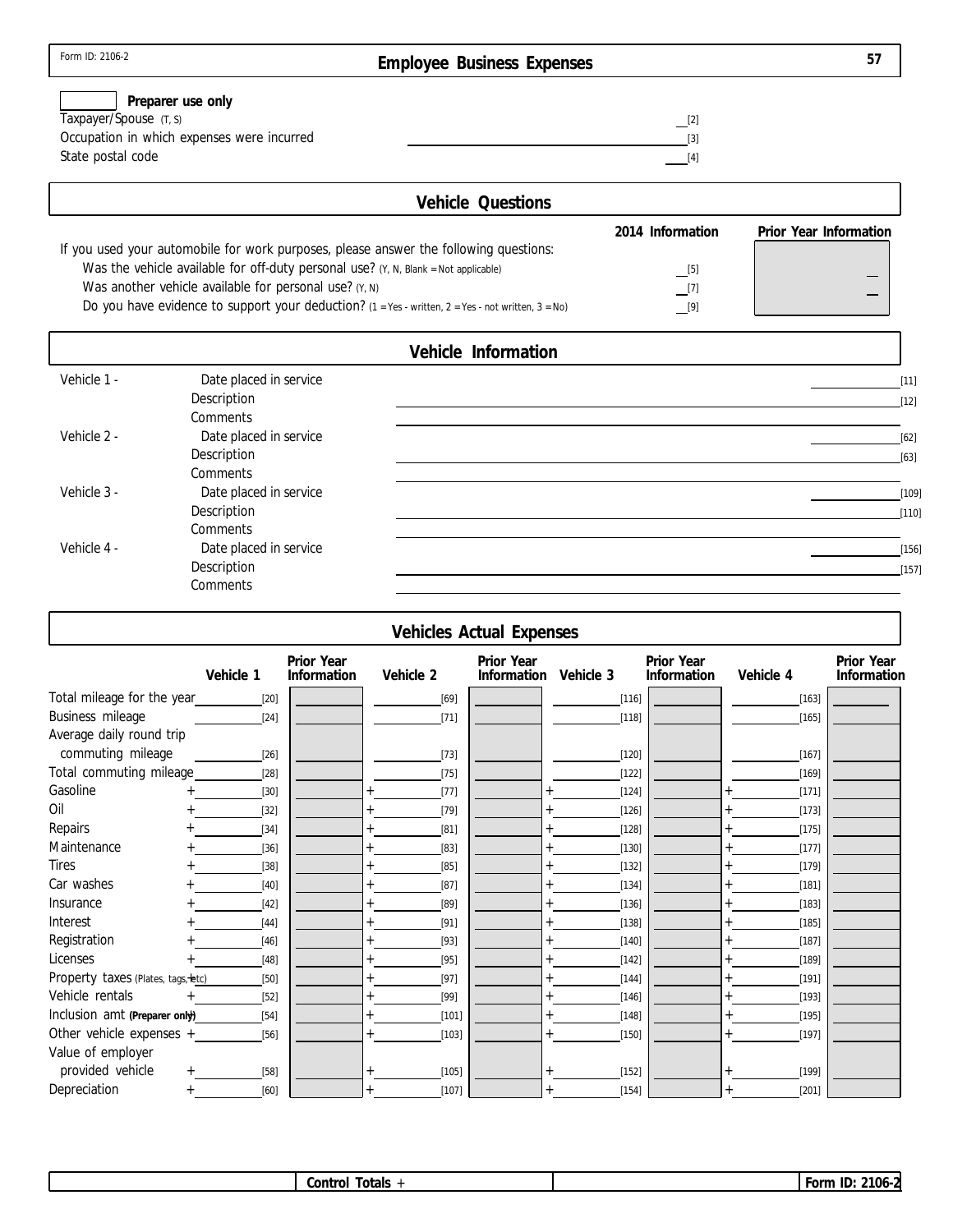#### **Minnesota General Information**

Mark if you or your spouse are disabled Welfare amounts received

Nongame Wildlife Fund

Policy Number (Taxpayer) Policy Number (Spouse)

**Contributions Credits and Subtractions Political Contributions Charitable Contribution Long Term Care Insurance Credit K-12 Education Expenses Amount of political and charitable contributions you wish to make to: Taxpayer Spouse Political Parties 14 = Grassroots 11 = Republican 16 = Libertarian 12 = Democratic Farmer-Labor 13 = Independent Textbook Transport Hardware Qualified Child's Name Grade Class Fees Indiv Fees** State campaign fund (Enter the appropriate code for the \$5 political party contribution on Form M1 or Form M1PR from the list below) Name of insurance company (Taxpayer) Name of insurance company (Spouse) [2]  $[3]$  [4] [5] [6] [7] [8] [9] [10] [11] [12] [13] [14] [15] [16] [17] [18] [19] [20] [21] [22] [23] [24] [25] [26] [27] [27] [28] [28] [29] [29] [29] [30] [30] [31] [31] [32] [32] [33] [34] [35] [36] **Child One Child Two Child Three 99 = General Campaign Fund**

| Class name              | $[34]$ | $[35]$ | $[36]$ |
|-------------------------|--------|--------|--------|
| Class type              | [37]   | [38]   | $[39]$ |
| Ind. instr name         | $[40]$ | $[41]$ | $[42]$ |
| Ind. instr type         | $[43]$ | $[44]$ | $[45]$ |
| Music ins type          | $[46]$ | [47]   | $[48]$ |
| Musical ins cost        | $[49]$ | $[50]$ | $[51]$ |
| Type of school attended | $[52]$ | $[53]$ | $[54]$ |
| Transp provider         | $[55]$ | $[56]$ | $[57]$ |

#### **M1PR Property Tax Credit**

**Note: Please attach copies of your tax year CRP's and/or current year Property Tax Statements**

| Part-year Resident and Nonresident Information                                               |          |        |
|----------------------------------------------------------------------------------------------|----------|--------|
| If you were a part-year resident during the tax year, enter the dates you lived in Minnesota |          |        |
|                                                                                              | Taxpayer | Spouse |
| Part-year residency dates:                                                                   |          |        |
| From                                                                                         | $[58]$   | [60]   |
| To                                                                                           | [59]     | [61]   |
| Other state of residence (State/Foreign country required for other nonresidents)             | [62]     | $[63]$ |

#### **NOTES/QUESTIONS:**

[1]